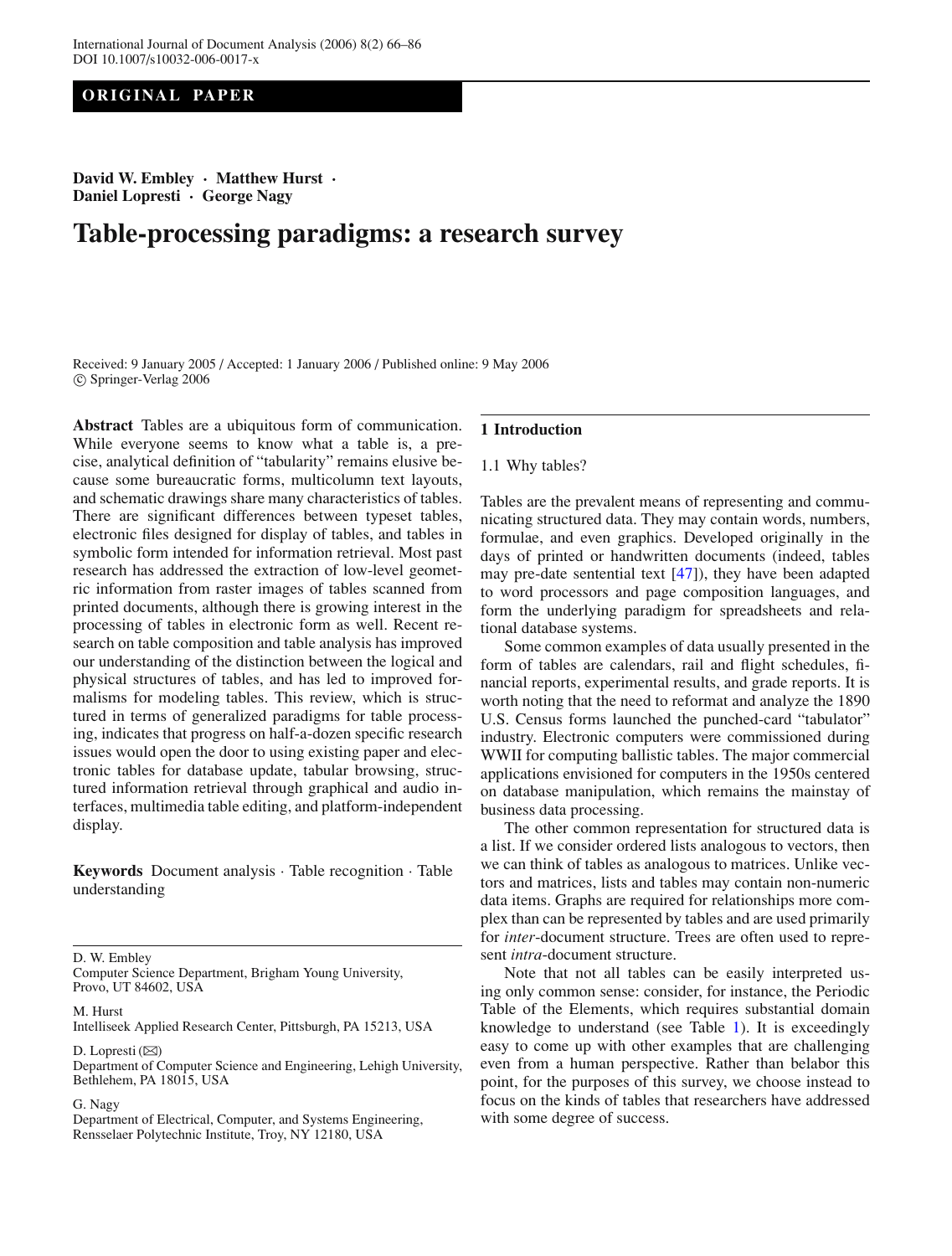## <span id="page-1-0"></span>**Table 1** The periodic table of the elements



Table-processing paradigms are part of the older field of document image analysis [\[67\]](#page-19-1). A common objective of finding and delimiting tables, equations and illustrations, is to clear the path for optical character recognition (OCR) or, if the document is already in electronic form, for text analysis. Tables are between text and graphics with regard to the relative proportion of alphanumeric symbols, linear components and white space. If the text is sufficient for the purpose at hand, then all other document components can simply be either eliminated or preserved only in some image format. That is indeed adequate for many keyword-based document retrieval applications.

However, if some or all of the essential information resides in tables, then the tables themselves must be processed. There is little published research on OCR for tables. Current commercial OCR systems are hampered by the non-uniform spacing, multiple typefaces and sizes, rulings, and lack of language context found in tables. Without special provisions for tables, the OCR format preprocessor may simply attempt to decolumnize them. Some OCR products offer a *zoning* feature that marks and avoids table regions. More sophisticated systems attempt to transform tables, without further analysis, into the table format of the target representation (like Microsoft Word), but the results tend to be unreliable. None of these alternatives are satisfactory for table-rich documents: hence this special issue.

## 1.2 Rationale for this review

It appears likely that the automated or semi-automated interconversion of tables from one medium to another (e.g., from paper or electronic text to a spreadsheet, database, or query–answer system), or from one format to another in the same medium (e.g., for different display sizes) will prove desirable in a variety of computing environments. In some applications, it may be advantageous to query and reference tabular data without regard to the underlying medium or form.

Reflecting this growing interest, a number of surveys on table processing have appeared over the past several years [\[37](#page-18-0), [47](#page-19-0), [62,](#page-19-2) [63](#page-19-3), [97](#page-20-0)]. The review by Lopresti and Nagy [\[62](#page-19-2)] aims at exploring the diversity and extent of the table world, and the many areas where further progress is needed to make the transition between traditional tables and digital presentation of structured information. A large collection of examples is included to illustrate the difficulty of both human and machine understanding of many tables. As an experiment, the entire survey was converted into tabular form for the version of the GREC proceedings later published as a separate book [\[63](#page-19-3)].

Handley's survey on document recognition [\[37\]](#page-18-0) has sections on table recognition and forms recognition with accurate and detailed descriptions of many previously published algorithms.

The recent survey by Zanibbi et al. [\[97\]](#page-20-0) includes references to much new material, organized according to a view of table recognition as the interaction of "models, observations, transformations, and inferences." Work in the area is partitioned according to the methods used for classification (e.g., decision trees and neural networks) and segmentation (e.g., clustering and grammars). This paper also has a useful section on performance evaluation.

Surveys of the information-organizational aspects of tables are included in Hurst's Ph.D. thesis [\[47\]](#page-19-0) and a recent paper by Embley et al. [\[28\]](#page-18-1). At the time of writing the paper, another extensive bibliography, compiled by Price, could be found on-line.<sup>1</sup>

<span id="page-1-1"></span><sup>1</sup> See http://iris.usc.edu/Vision-Notes/bibliography/char966.html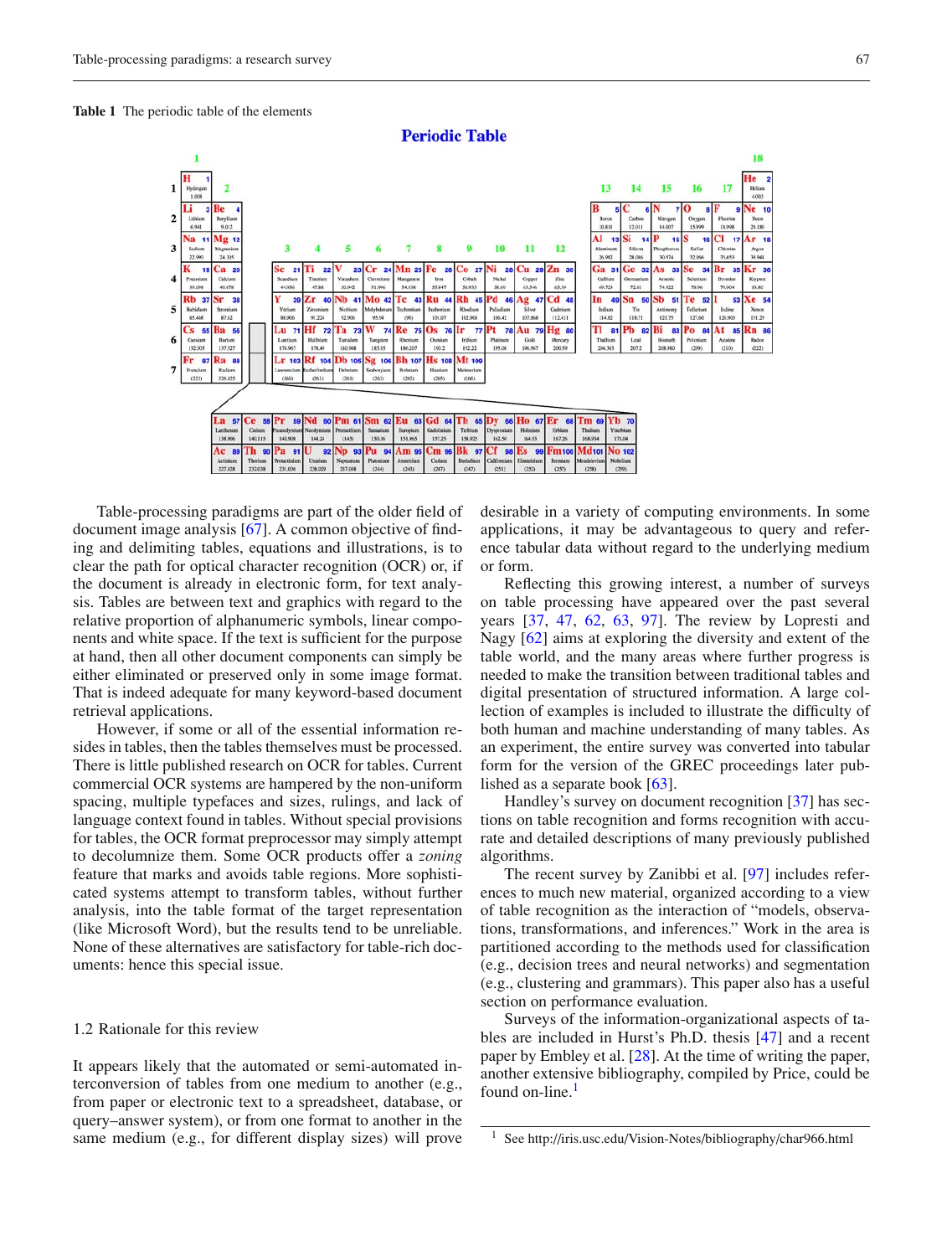The present paper is an attempt to review not only what people have actually done with tables but also what they would like to do with them, what they cannot do, and what and how they think about them. Our object is to collect information about the composition, use, interpretation, and understanding of tables that may prove useful in the development of tools for manipulating tables presented in a variety of media.

## 1.3 Guide to the remainder of this paper

Our organizing principle is to attempt to orthogonalize the various issues, so as to be able to make independent decisions regarding algorithm development.

We begin by first considering the fundamental question: "What is a table?" Rather than get hung up on the complexities of what is certainly a deep and debatable issue, we take a pragmatic approach to our definition of tabularity, informed largely by what researchers have already been able to accomplish in the area of table understanding.

To lay the groundwork for the kinds of tables we shall consider, we then proceed to describe half-a-dozen applications that would result from new developments in table processing. This is followed by a brief overview of existing commercial approaches to the problems of table and forms processing.

We then discuss input media under the headings of "electronic" and "paper." The former can be further subdivided into plain ASCII and page-descriptor representations. Electronic tables such as those found in word processing documents, e-mail, Portable Document Format (PDF) files, and the Web, already have the content of the leaf cells in symbolic form, so OCR is not necessary, but the structure is seldom available in a convenient form. Tables on paper must be optically scanned for any type of automated processing.

The bulk of our paper is structured in terms of *paradigms for table processing*. Here we outline the major steps as a series of generic tasks to be performed. Most, but not all, past work can be cast in this framework, which provides a foundation for describing and discussing research results to this point in time.

In the final section, we summarize potential research directions.

# **2 Tables**

## 2.1 What is a table?

Although many consider the idea of a table to be simple, careful study (e.g., [\[63](#page-19-3)]) reveals that the question "What constitutes a table?" is indeed difficult to answer. Several researchers have provided definitions. Peterman et al. [\[71](#page-19-4)], for example, state that "tables have a regular repetitive structure along one axis so that the data type is determined either by the horizontal or vertical indices." These definitions, however intuitive, do not provide a theoretical basis from which to work.

As recognized by Tijerino et al. [\[84\]](#page-20-1), relational tables [\[21\]](#page-18-2) do provide a theoretical basis for tables. Axiomatically, relations in a relational database can be considered to be tables in a canonical form. Using a standard, formal definition of a relational table [\[66,](#page-19-5) [84\]](#page-20-1) shows how to define a canonical table as follows. A *schema* for a canonical table is a finite set  $L = \{L_1, \ldots, L_n\}$  of label names or phrases, which are simply called *labels*. Corresponding to each label  $L_i$ ,  $1 \le i \le n$ , is a set *D<sub>i</sub>*, called the *domain* of  $L_i$ . Let  $D = D_1 \cup \cdots \cup D_n$ . A *canonical table T* is a set of functions  $T = \{t_1, \ldots, t_m\}$ from *L* to *D* with the restriction that for each function  $t \in T$ , *t*(*L<sub>i</sub>*) ∈ *D<sub>i</sub>*, 1 ≤ *i* ≤ *n*.

As is common for relational databases, we can display tables in two dimensions. When we display a table two dimensionally, we fix the order of the labels in the schema for each function and factor these labels to the top as column headers. Each row in the table constitutes the domain values for the corresponding labels in the column headers. Thus, for example, we can display the canonical table:

```
\{\{\text{LAST NAME, Smith}\}, \text{ (INITIAL, J)},\(BIRTH DATE, 12/3 1988)},
{(LAST NAME, Barr), (INITIAL, K),
   (BIRTH DATE, 25/5 1975)}}
```
as Table [2](#page-2-0) shows. Displayed in this form, a canonical table is simply called a *table*. Whether any format in which this same information may be displayed (e.g., as the set of sets illustrated earlier) should be called a "table" may be debatable. To avoid the argument, whenever there may be doubt, we can refer to the information as *table-equivalent data* [\[84\]](#page-20-1). Displayed in its usual way as depicted in Table [2,](#page-2-0) this information would certainly be called a table.

One consequence of this definition is that we can formally investigate the boundary conditions constituting degenerate table-equivalent data. When there is only one column, the table is more commonly called a *list*. When there are no domain-value rows, we may think of the empty table as a *form* with slots to be filled in. When there is only one row, we may think of the table as a *filled-in form*. If a label is missing (e.g., if either *LAST NAME* or *INITIAL* is missing), we may think of the label as being implicit. Common sense (e.g., the names look like names and the initials look like initials) and context (e.g., *BIRTH DATE* usually implies people with names) allow us to reconstruct missing labels, or at least synonymously equivalent missing labels. If all labels are missing, self-identifying data may allow us to reconstruct all implicit labels. If all labels are missing and all domain values are numbers, we think of the table as a *matrix*. Further, if a matrix has only one row or one column, we think of it as a *vector*, as noted previously.

<span id="page-2-0"></span>**Table 2** A simple canonical table

| LAST NAME | INITIAL | <b>BIRTH DATE</b> |
|-----------|---------|-------------------|
| Smith     |         | 12/3 1988         |
| Barr      |         | 25/5 1975         |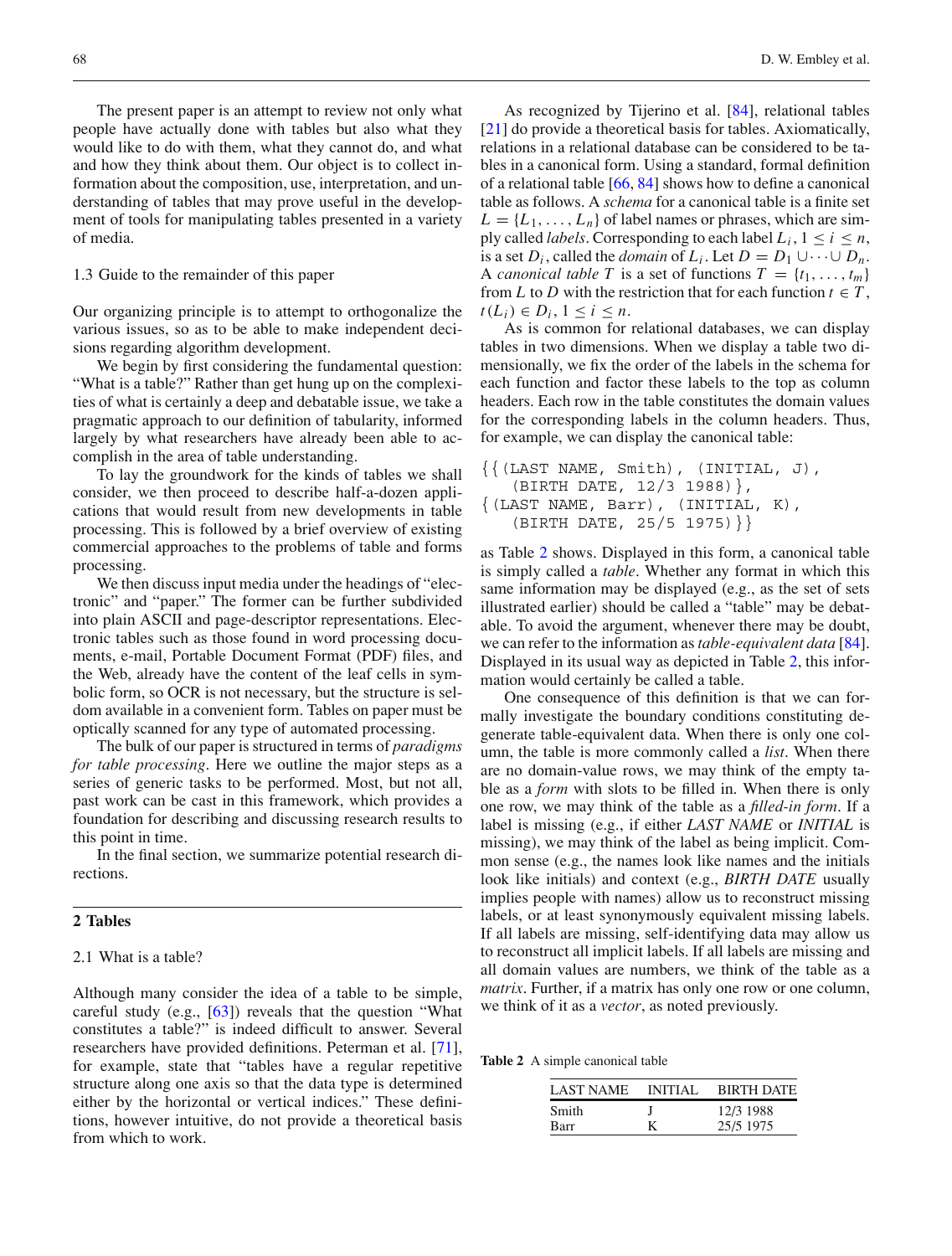#### 2.2 What is table understanding?

Another consequence of the formal definition for tables is that it leads directly to a formal definition of table understanding. A table is *understood* if we can recover the set of labels  $L = \{L_1, \ldots, L_n\}$ , the set of domains  $D = \{D_1, \ldots, D_n\}$  $D_n$ , and the set of functions  $T = \{t_1, \ldots, t_m\}$  that each maps *L* to *D*. Often, we use a less-inclusive definition that does not require us to identify *D* and the individual domains,  $D_1, \ldots, D_n$ , that constitute *D*. In this case, recovering the label–value pairs for each function  $t_i \in T$  is sufficient. Thus, for example, Table [2](#page-2-0) is understood if we can recover the set of functions:

```
\{\{\text{ (LAST NAME, Smith), (INITIAL, J),\}(BIRTH DATE, 12/3 1988)},
\{(LAST NAME, Barr), (INITIAL, K),\}(BIRTH\ DATE, 25/5\ 1975)
```
Experiments have shown that even human "experts" do not always agree on the sets of label–value pairs for a table [\[41\]](#page-19-6). Thus, we should not be surprised that automating table understanding is difficult.

Although the task may be challenging, the formal definition does tell us exactly what we have to do to automate table understanding: we must recover the label–value pairs from the representation of a given table. To formalize this process, we can adopt the ideas from [\[36\]](#page-18-3), which proposes the use of an ontology for automated table understanding. Since "an ontology is a formal, explicit specification of a shared conceptualization" [\[34\]](#page-18-4), a table understanding ontology formally and explicitly specifies a shared conceptualization of table understanding. Basically, the idea is to ontologically capture all the relevant representational knowledge about a table (the input ontology) and transform it algorithmically to sets of label–value pairs (the output ontology).

Figure [1](#page-3-0) shows a graphical depiction of the output ontology for canonical tables. Later in this paper, when we describe table-processing paradigms, we will show how to represent input tables ontologically and explain how the paradigms can all be thought of as transforming an input table captured ontologically into an output ontology such as



Each Tuple must have distinct Labels.

<span id="page-3-0"></span>**Fig. 1** An output ontology for tables [\[36\]](#page-18-3)

the one in Fig. [1.](#page-3-0) In the diagram, we use boxes to represent object sets, solid boxes for abstract items represented by object identifiers, and dotted boxes for concrete items represented by value strings. Thus, for example, *Table* in Fig. [1](#page-3-0) is a set of table identifiers representing the tables of interest, and *Label* is a set of labels such as *LAST NAME* or *BIRTH DATE*. Hyperedges connecting object sets represent relationship sets. *N*-ary edges have a diamond; binary edges do not have a diamond. Edges may be functional, denoted by an arrowhead on their range side. Thus, the relationship between tuples and tables is functional: each tuple (identified by a tuple identifier) belongs to one and only one table. The absence of an arrowhead allows an object to participate with many other objects. Thus, in the *n*-ary relationship set, a tuple may have many label–value pairs. Additional constraints may further restrict object- or relationship sets. Thus, we can force the conceptualization to correspond to the formal definition of a table, which requires a distinct and equal set of labels for every tuple belonging to a particular table.

## 2.3 Generalizing tables and table understanding

A further consequence of the formal definition for tables is generalizations of tables and table understanding. Indeed, some researchers have offered generalizations [\[47](#page-19-0), [84](#page-20-1)]. One way we can formally extend the definition is by defining nested labels [\[47\]](#page-19-0). We can alter Table [2,](#page-2-0) for example, by nesting *LAST NAME* and *INITIAL* under *EMPLOYEE* and *BIRTH DATE* under *PENSION STATUS*. For nested tables, we can use a nesting structure to describe the more complex attribute value pairs.

In the following discussion we show the nested augmentation of Table [2](#page-2-0) using the notation of [\[47\]](#page-19-0). Categories are made up of minimal sequences of dependent cells. Thus, in the extended version of Table [2,](#page-2-0) as EMPLOYEE has no discriminative power other than defining LAST NAME and INITIAL, it forms part of the values in that category. The reading set describes the subset of the cartesian product of the categories that the syntax of the table allows. A reading path, then, is a subset of the reading set with the specific data category removed.

# **Categories**:

```
{EMPLOYEE.LAST NAME, EMPLOYEE.INITIAL},
  {PENSION STATUS.BIRTH DATE}, {Smith,
 Barr}, {J, K}, {12/3 1988, 25/5 1975}
```
# **Reading Set**:

```
{{EMPLOYEE.LAST NAME, Smith,
  PENSION STATUS.BIRTHDATE,
  12/3 1988}, ...}
```
Table [3](#page-4-0) shows a more complex kind of nesting. Two dimensions are used to index a third data category.<sup>2</sup> The two dimensions are *Position* {*First*, *Second*, *Third*} and

<span id="page-3-1"></span><sup>2</sup> Here the first and third categories are laid out vertically, and the second category horizontally. Many other possible permutations exist.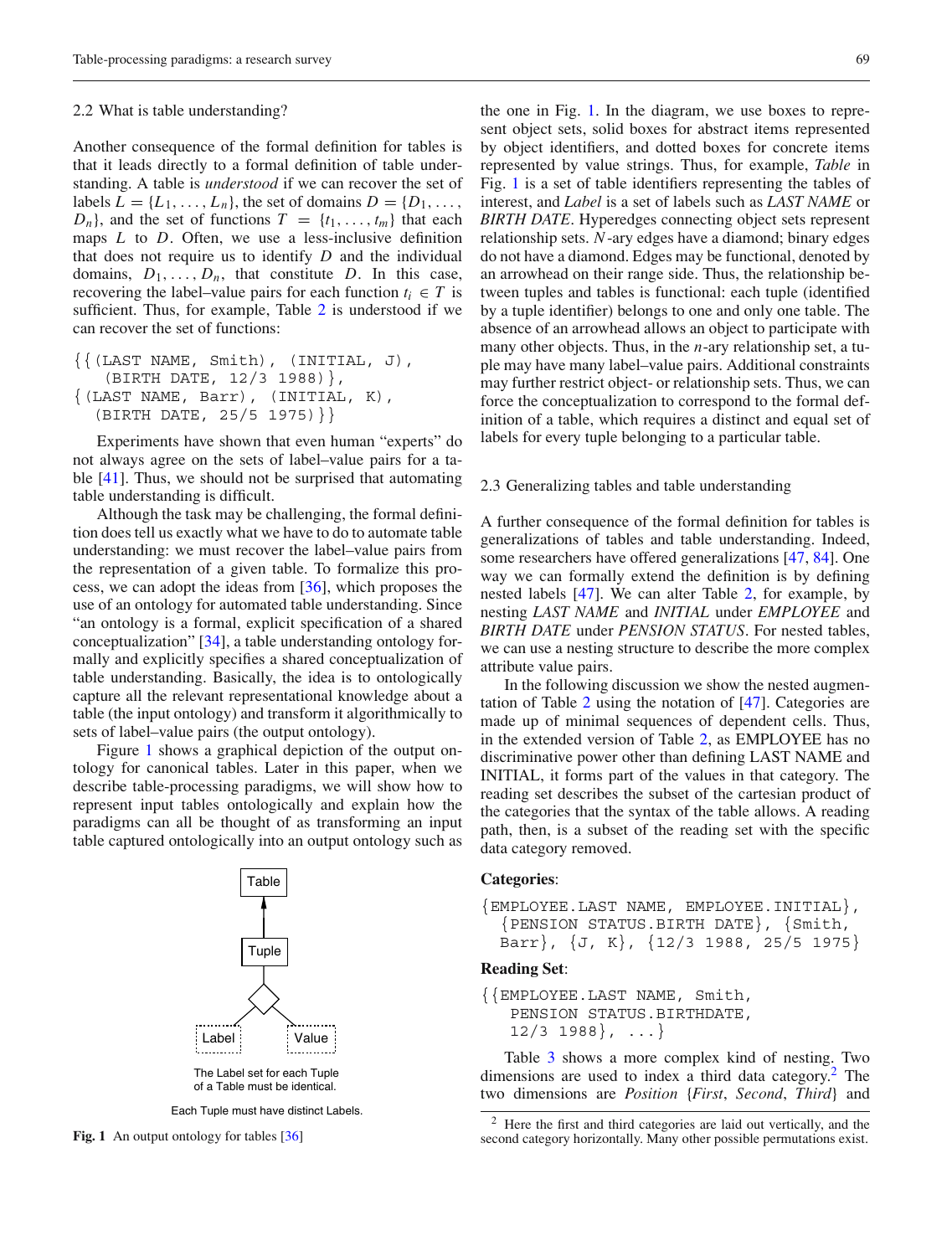nucleotide {*U*, *C*, *A*, *G*}. Understanding the full label (or reading path) *Second Position C* as a complex object, not a simple string, is required if we are to interpret the table against a model of the domain. This table is described as follows:

# **Categories**:

```
{First Position, Second Position,
   Third Position},
{Nucleotide.U, Nucleotide.C,
   Nucleotide.A, Nucleotide.G}
{Phe, Ser, Tyr, Cys, Leu, Stop, Trp,
   Pro, His, Arg, Gln, Ile, Thr, Asn,
   Lys, Met, Val, Ala, Asp, Gly, Glu}
```
# **Reading Set**:

```
{{First Position, Nucleotide.U,
   Second Position, Nucleotide.U,
   Third Position Nucleotide.U, Phe},
    ...}
```
Another way we can formally extend the definition is by defining collections of tables, in which case we have the equivalent of a relational database [\[66](#page-19-5)]. Further, we can reverse engineer (e.g., [\[20](#page-18-5)]) a collection of tables into a conceptual model (e.g., the entity–relationship model [\[18](#page-18-6)]). In a similar vein, we can consider reverse engineering a single table or a group of related tables into an ontology and populate them as described in [\[84\]](#page-20-1). Using this technique, Fig. [2](#page-4-1) shows the ontological representation for Table [2](#page-2-0) that has *LAST NAME* and *INITIAL* nested under *EMPLOYEE* and *BIRTH DATE* nested under *PENSION STATUS*, and Fig. [3](#page-4-2) shows the ontological representation for the nested genetic code in Table [3.](#page-4-0)

In Fig. [3,](#page-4-2) the black triangle denotes an aggregation of the elements connected to its base into the aggregate connected to its apex, while the open triangles denote ISA relationships

<span id="page-4-0"></span>**Table 3** The genetic code: a mapping from triples of nucleotides (*codons*) to the amino acids they encode

|                |            | Second position |            |      |                |
|----------------|------------|-----------------|------------|------|----------------|
| First position | U          | С               | А          | G    | Third position |
| U              | Phe        | Ser             | Tyr        | Cys  | U              |
|                | Phe        | Ser             | Tyr        | Cys  | C              |
|                | Leu        | Ser             | Stop       | Stop | A              |
|                | Leu        | Ser             | Stop       | Trp  | G              |
|                | Leu        | Pro             | <b>His</b> | Arg  | U              |
|                | Leu        | Pro             | <b>His</b> | Arg  | C              |
|                | Leu        | Pro             | Gln        | Arg  | А              |
|                | Leu        | Pro             | Gln        | Arg  | G              |
| А              | <b>Ile</b> | Thr             | Asn        | Ser  | U              |
|                | Ile        | Thr             | Asn        | Ser  | C              |
|                | <b>Ile</b> | Thr             | Lys        | Arg  | A              |
|                | Met        | Thr             | Lys        | Arg  | G              |
| G              | Val        | Ala             | Asp        | Gly  | U              |
|                | Val        | Ala             | Asp        | Gly  | C              |
|                | Val        | Ala             | Glu        | Gly  | A              |
|                | Val        | Ala             | Glu        | Gly  | G              |



<span id="page-4-1"></span>**Fig. 2** An ontology for the nested EMPLOYEE table



<span id="page-4-2"></span>**Fig. 3** An ontology for Table [3](#page-4-0)

between specialization elements connected to their bases and generalization elements connected to their apexes. The symbol  $\forall$  in an open triangle denotes a partition among the specialization elements with respect to the generalization element. The large black dots represent individual elements, thought of as singleton sets in the partition.

It is important to realize that we are using ontologies in two different ways in this discussion: (1) ontologies to represent understood tables (Figs. [2](#page-4-1) and [3\)](#page-4-2) and (2) ontologies to represent input and output descriptions of table knowledge (Fig. [1\)](#page-3-0). Although much too complex to depict and describe in this survey, [\[27\]](#page-18-7) gives an ontology that formally describes ontologies that represent understood tables. In this sense, ontologies that represent output descriptions are meta-ontologies. Indeed, the output ontology in Fig. [1](#page-3-0) is a meta-description of a canonical relational table.

# 2.4 Models of tables

Not all table-processing research aims at table understanding. For example, some may just want to convert a scanned table into an editable Microsoft Excel or Word table that has no meaning except to a human. A substantial amount of table processing to date has not attempted to interpret tables; rather, recovering the grid and cell contents are considered the target. The researchers in question did formulate adequate models based on their intended goals and their views of what constitutes a table even though these models are largely insufficient for the task of table understanding.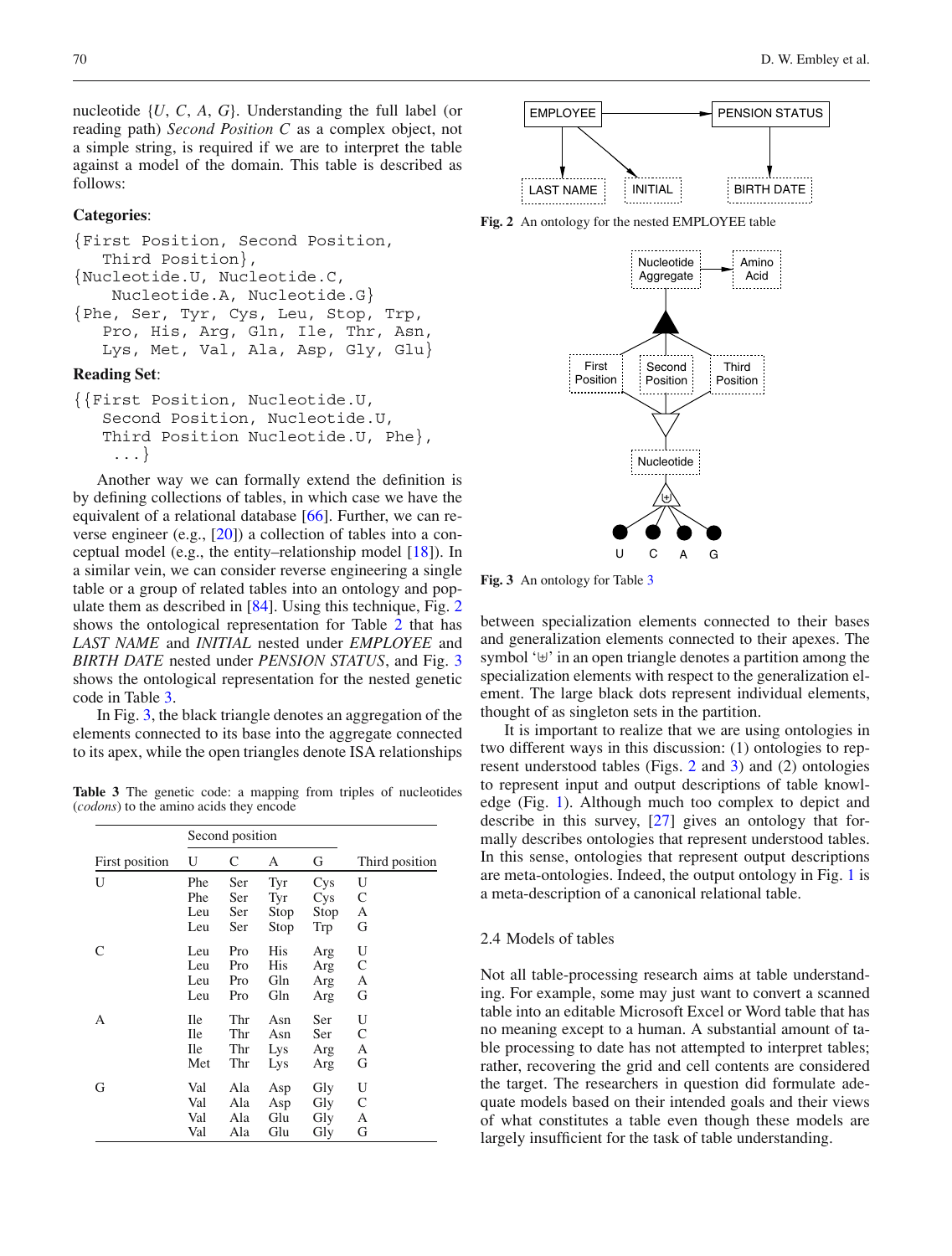Many different models of tables have been proposed. This variation is generally in line with the particular tasks addressed by the systems described or the particular philosophy of document encoding. Low-level models use line-art [\[31](#page-18-8)], white space [\[78\]](#page-19-7), and character distributions [\[51](#page-19-8)] as key features to drive analysis. Grid-based models include [\[60](#page-19-9)] and [\[80\]](#page-20-2).

Another class of table model is that which describes a specific table. This is not only a syntactic constraint but also a semantic constraint—the model fixes the labels of the positions in the data area of the table, thus obviating the need to interpret the labels either syntactically or semantically. The application context is one in which a known table (or small set of tables) is input many times and requires interpretation [\[80\]](#page-20-2).

It is also possible to devise more general systems that can be customized to specific families of recursively or iteratively generated structured documents, including tables. Enhanced Position Formalism (EPF) is a 2-D grammar able to describe document layouts for sheet music, mathematical equations, and tables [\[24,](#page-18-9) [25\]](#page-18-10). Although the examples presented in this paper are forms rather than tables, it should be possible to compile EPF grammars for specific families of tables. The authors claim that the grammars can be readily combined, for example to recognize tables of mathematical equations. The method was applied to several thousand degraded 19th century military documents with similar layout.

The database model is an appealing analogy to humanauthored tables. Green uses this analogy to refer to the printed table as *printed manifestations of relational information* [\[30](#page-18-11)]. He then continues by describing the complexities of the relational model in terms of joining and merging multiple relations. This effectively appeals to the implicit semantics behind the join as an analogy to the complex categorical structure present in all but the most trivial uniform grid table.

The Semantic and Representation Detection (SRD) framework is proposed for combining information from a domain ontology, and standard-unit ontology, and table metadata (possibly derived from surrounding context) into relational tables for populating a database [\[4\]](#page-18-12). It is not clear from the paper whether the SRD has been implemented.

Often the input format to a table-processing system limits the complexity of the tables, requiring a model of a suitably limited scope. Pyreddy and Croft [\[73\]](#page-19-10) characterize tables in a typed-line-manner due to the limitations of an ASCII representation.

Moving from low-level structural models to more abstract models, we can see the influence of table editing systems. Wang's is perhaps the most well-known model which captures both logical and physical aspects [\[88](#page-20-3)]. She de-scribes the Improv system [\[23](#page-18-13)] as being perhaps the first system which provided a clear separation of logical and physical aspects.

Extending some of the concepts presented in [\[88](#page-20-3)], Hurst [\[47\]](#page-19-0) develops a characterization of tables as document objects in context, recognizing the potential for surrounding text to impact the understanding of the table. If the related text informs the reader that "the values in the second column are the median value," we read the data quite differently to the case where we have been told "the values in the second column are the maxima."

Finally, an account of table models is not complete without mentioning research in the field of psycholinguistics. Wright [\[95\]](#page-20-4) describes the understanding of the *organizational principles* in tables, and Guthrie et al. [\[35\]](#page-18-14) consider the nature of categories.

## **3 Applications of table processing**

In this section, we separate applications into as many discrete categories as possible. It may or may not be advantageous to develop a table-processing framework that can handle several of these applications in a unified way.

3.1 Large-volume, homogeneous table conversion

An example of an application in this area is the work done at AT&T/Lucent on the conversion of telephone billing state-ments to a usable form [\[80](#page-20-2)]. Although the tables may vary in format and content, all contain similar types of data that are compatible with an existing database. The database itself can be used to facilitate and validate data extraction from the tables [\[29\]](#page-18-15). This application is very similar to forms processing and could probably make use of advanced existing commercial software developed for this purpose.

The authors of the aforementioned paper emphasize the importance of a well-designed graphical user interface (GUI) to allow customization of the table-processing tools for specific formats. The use of table templates eliminates the need for elaborate structure hypotheses, and the success of the approach depends mainly on thorough preprocessing and accurate OCR.

## 3.2 Large-volume, mixed table conversion

This is a preliminary step for data mining from sources that are available only as paper or electronic tables. This application may require table spotting and table-similarity detection in addition to content and structure extraction.

Note that a successful approach to table understanding could be used to facilitate what is regarded as traditional information retrieval. The answers to certain kinds of queries seem most naturally expressed in tabular form. Consider, for example, the following ad hoc topic (#219) from the TREC 4 evaluation [\[85](#page-20-5)]:

How has the volume of U.S. imports of Japanese autos compared with exports of U.S. autos to Canada and Mexico?

A document relevant to such a query will likely contain a table comparing auto imports/exports over time or by country.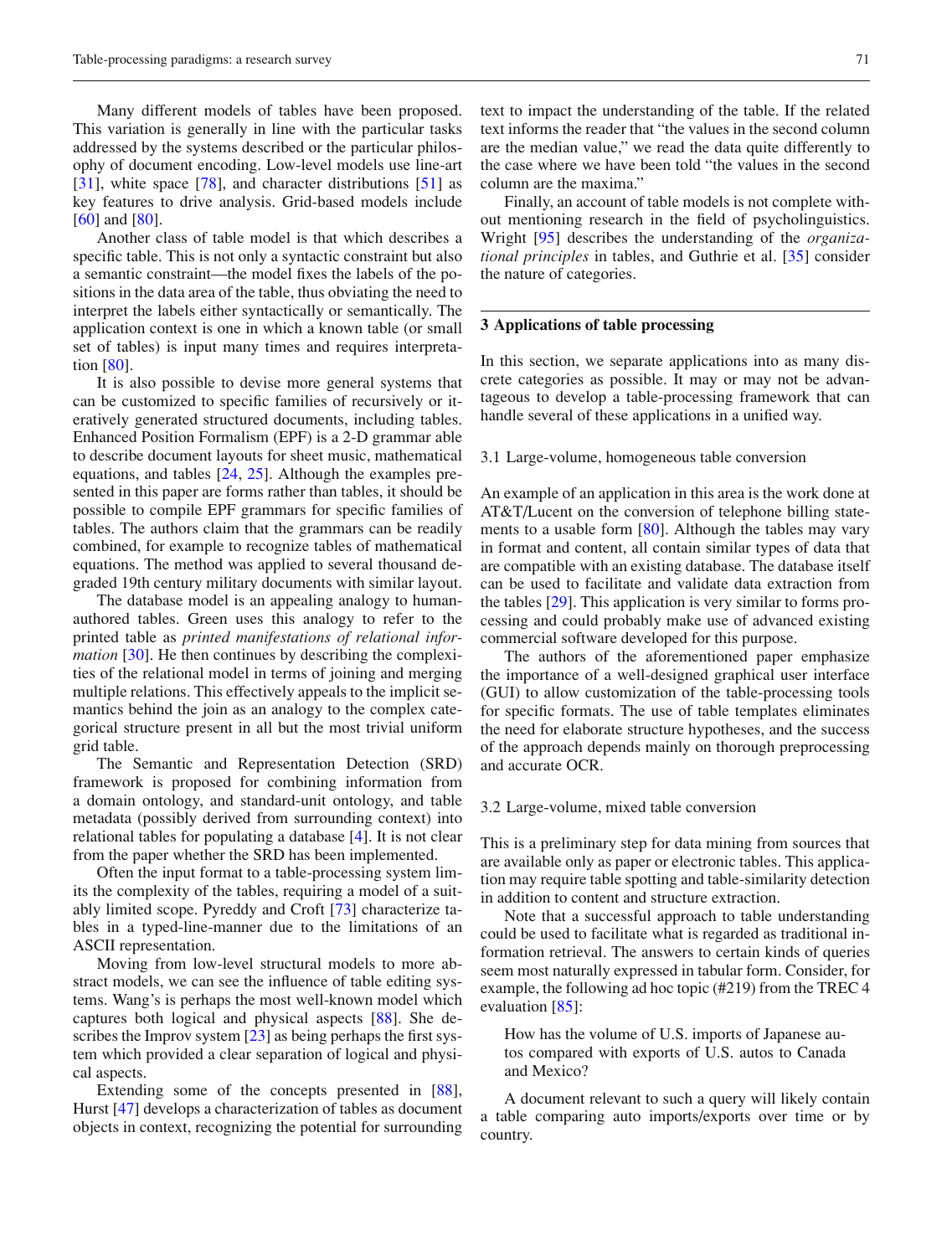#### 3.3 Individual database creation

This is a filing application for data that arrives in e-mail, by post, or is discovered on the Web [\[94](#page-20-6)]. The individual sets up some goal-oriented digital filing system and populates it with items that arrive at unpredictable times. The tables are processed either as they arrive, or batched for more convenient interactive processing. An important consideration here is minimization of the original set-up time and level of skill required.

## 3.4 Tabular browsing

Interactively extracting specific information from a large table is somewhat similar to addressing queries to a database with a language like SQL. Wang gives examples where the results of a query consist of highlighting specific cells in a table. She also mentions the possibility of creating subtables in response to a query, which is similar to view generation in a database [\[88](#page-20-3)].

# 3.5 Audio access to tables

In the EMU project [\[81\]](#page-20-7), it may be desirable to detect and access newly received tables in e-mail by telephone. Access may take the form of an abbreviated reading or summarization of the table, a query–answer interface directly to the table, or conversion of the table to a database and access through an existing audio-database interface (if one were to exist). A protocol for direct access to tables was devised for "talking books" for the blind [\[76](#page-19-11)]. It requires repeating the appropriate table heading before each content cell is voiced, which can be a slow and painful process.

## 3.6 Table manipulation

Existing tables often need to be reformatted, combined, or modified for specific target audiences. Such manipulation may take place at the level of format, using a word processor, page-composition language, or spreadsheet, or at the deeper level of the underlying database. The latter can use independently-developed facilities for view generation and database output formatting. This application is mentioned in [\[48](#page-19-12), [88](#page-20-3)].

# 3.7 Table modification for display

Retargeting Web page displays for small-screen devices like personal digital assistants (PDAs) and cell phones has assumed increased urgency and importance with the deployment of fast wireless connectivity. A recent review [\[2](#page-18-16)] lists four alternative techniques: hand recoding, trans-coding (automatic replacement of HTML tags by device- and targetspecific tags), re-authoring based on automatic layout analysis, and re-authoring based on natural language processing (NLP). Re-authored pages can be presented hierarchically, with a root node consisting of a table-of-contents with links to detailed content. Although no table-specific techniques are given, some of the methods we describe are referenced.

Interestingly, many if not most Web pages are constructed with the HTML <table> construct (just as figures in Microsoft Word are often laid out using its table facility). The real problem with layout analysis on Web pages is that everything floats. The geometry is not fixed until the page is displayed by a particular browser, with specific settings and window size. Nevertheless, HTML preserves some relative ordering. This is exploited in [\[3\]](#page-18-17) to re-author an HTML list. Further suggestions for generalizing the notions of precedence, proximity, prominence, and preference for interpreting content flow in HTML documents are presented in [\[2](#page-18-16)]. As seen in the following discussion, PDF documents share this problem of lack of association between content and form, therefore some of the same techniques may be useful for retargeting them to different formats.

In addition to accommodating small-format displays such as a PDA, one may wish to modify a page-width table to single-column width. Additional headers must be inserted to divide long tables to fit pages. A research issue here that may draw on database concepts is the division of one or more tables into a set of equivalent tables ( cf. "Large Tables" in  $[88]$ ).

We believe that the extraction of tables from HTML documents is evanescent compared to the conversion of paper documents because XML-based schemes are conceived with the goal of assuring machine interpretability [\[75](#page-19-13)].

# 3.8 Information extraction from tables

Information extraction from tables is perhaps analogous to the task of the same name applied to sentential text. The narrow definition requires a target schema and requires that arbitrary input (generally of some standard encoding) be transformed into instances of the schema. Examples of systems that fit this definition include [\[22](#page-18-18), [28](#page-18-1), [31](#page-18-8), [60](#page-19-9), [80](#page-20-2)]. Each of these systems works with varying definitions of tables and varying data formats.<sup>[3](#page-6-0)</sup>

A wider definition without a fixed schema may be analogous to message understanding and represents perhaps the ultimate goal of table understanding.

It is perhaps too early to report any statistics representing the state of the art for this task. Part of the challenge is to provide a standard data set against which systems may be tested and results compared.

An interesting approach adopted by many industrial solutions uses the schema to drive the segmentation of the document and the recognition and interpretation of the tables. Knowing that one is looking for a financial table of a certain

<span id="page-6-0"></span><sup>&</sup>lt;sup>3</sup> One challenge that document-based tasks face is the added burden of standardizing input into analytical components. One could argue that information extraction from sentential text must only standardize on the object language.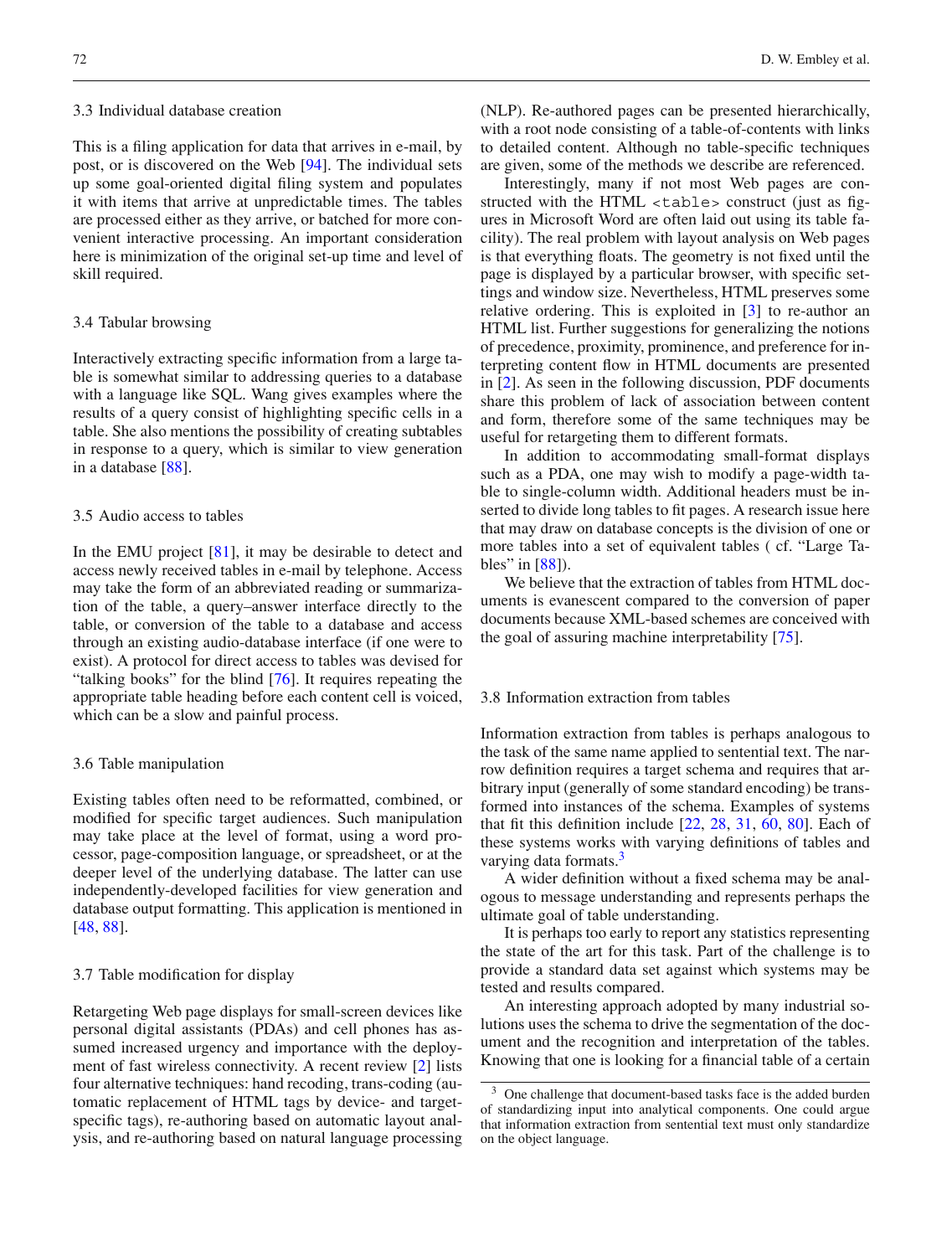sort, and the form of likely labels and values, is invaluable knowledge even at the OCR and text blocking stage.

## 3.9 Ontology learning from tables

Ontology learning (e.g., [\[65](#page-19-14)]) has recently received considerable attention because of the emergence of the Semantic Web. The Semantic Web requires an abundance of ontologies, and creating them by hand is seen as a barrier preventing widespread use of the Semantic Web. In an attempt to break through this barrier, researchers have begun to build systems to "learn" ontologies from existing documents. Learning ontologies from sentential text, however, has proven to be difficult. Learning ontologies from tables may be more fruitful.

Thus, a relatively new application for table processing is the consolidation of information from multiple tables (usually downloaded from the Web) to generate domain-specific ontologies. The TANGO project [\[84](#page-20-1)] is an initial effort to use table analysis for generating ontologies. At least partially automating the preparation of such bodies of factual information may help pave the way towards a realization of the Semantic Web.

## **4 The commercial landscape**

The majority of current table applications, as described in this paper, can be found in academic and other research contexts. However, like any advanced technology, a number of commercial systems are now available that either offer direct table-processing capabilities, or which rely to some extent on table understanding technology.

Low-end OCR systems, such as ScanSoft's Omni-Page [\[79\]](#page-19-15), provide table location and segmentation features. These are generally targeted at explicitly gridded tables (with some packages permitting user-guided analysis of non-gridded tables). Although the location of tables in such systems is generally adequate, market forces are such that the appearance of high-quality table segmentation features for arbitrary document input is unlikely.

Companies providing archival and document conversion services, such as XML Cities [\[96\]](#page-20-8), recognize the importance of capturing table data—as well as the need to index this data appropriately. The work-flow around these services permits the creation of new matching rules, as well as the validation and correction of conversion by a human operator, thus providing the required quality level demanded by the customer.

In application services environments, where table understanding can be customized by domain to include constraints that enable high-quality results with almost complete automation, the medical insurance domain is perhaps one of the most successful. Insiders Information Management GmbH [\[49](#page-19-16)] and TCG Informatik AG [\[83\]](#page-20-9), for example, both adopt this approach.

Information on the quality of commercial systems is not generally available. In the low-end OCR market, the input is so varied that claims—if available—would be hard to interpret. Where the work-flow involves a human, the quality is generally controlled according to individual customer needs through customization and/or validation processes.

A *form*, as opposed to a table, is a sheet of paper with labeled boxes used for information collection: the items specified by the labels are written or typed into the boxes, then the form is returned to the originator and the relevant information is extracted. Common examples of forms are tax returns and catalog order forms. The advent of graphic printers allowed printing forms on demand: forms intended for the same purpose became diversified. The rulings and boxes lost their importance. In document analysis, the distinction between forms, invoices, and business letters is fading.

Forms processing is now a major industry. Large applications, such as medical claims processing, state income tax, insurance, and retirement systems require conversion of several hundred thousand forms per day. In many such applications, most forms are filled out by hand. The similarities between table and form processing are emphasized in [\[87](#page-20-10)] and [\[13\]](#page-18-19). Other notable work on forms includes [\[5\]](#page-18-20) and [\[69\]](#page-19-17). Continuing efforts to pass processing costs down to the end users will cause many of these mass form-processing applications to be migrated to the Web. Electronic forms are based on HTML, JAVA, Active-X, or XML.

Few forms processing systems used in production environments are described in the research literature. An exception is smartFIX, which evolved from 10 years of research at the German Artificial Intelligence Research Center (DFKI), and is now used by a dozen medical insurance companies to process tens of thousands of bills daily [54– 56]. The system is able to classify about 60 types of documents (hospital bills, prescription drug bills, dentist's bills), and extracts over 100 different types of information from them (about 20 items per document on average). It relies on large databases of customers, products, and price schedules, and has elaborate models of the each customer's information flow, accuracy requirements, audit practices, training schedules, and distributed computational resources. Although constraint satisfaction methods are incorporated, every extracted field is subject to human verification. About 75% of the fields are labeled "safe," with less than 1 error per 1000. The major source of inadequately processed fields is OCR error. It is reported that the system saves 65–75% time over conventional manual data entry.

So far, there is no comparable table-processing industry, but some service bureaus do offer conversion of printed tables to electronic form.

## **5 Input media and formats**

We consider tables that are presented in two different media: electronic and paper. We further subdivide the former based on encoding schemes. The net result is three (broad) classes of input tables: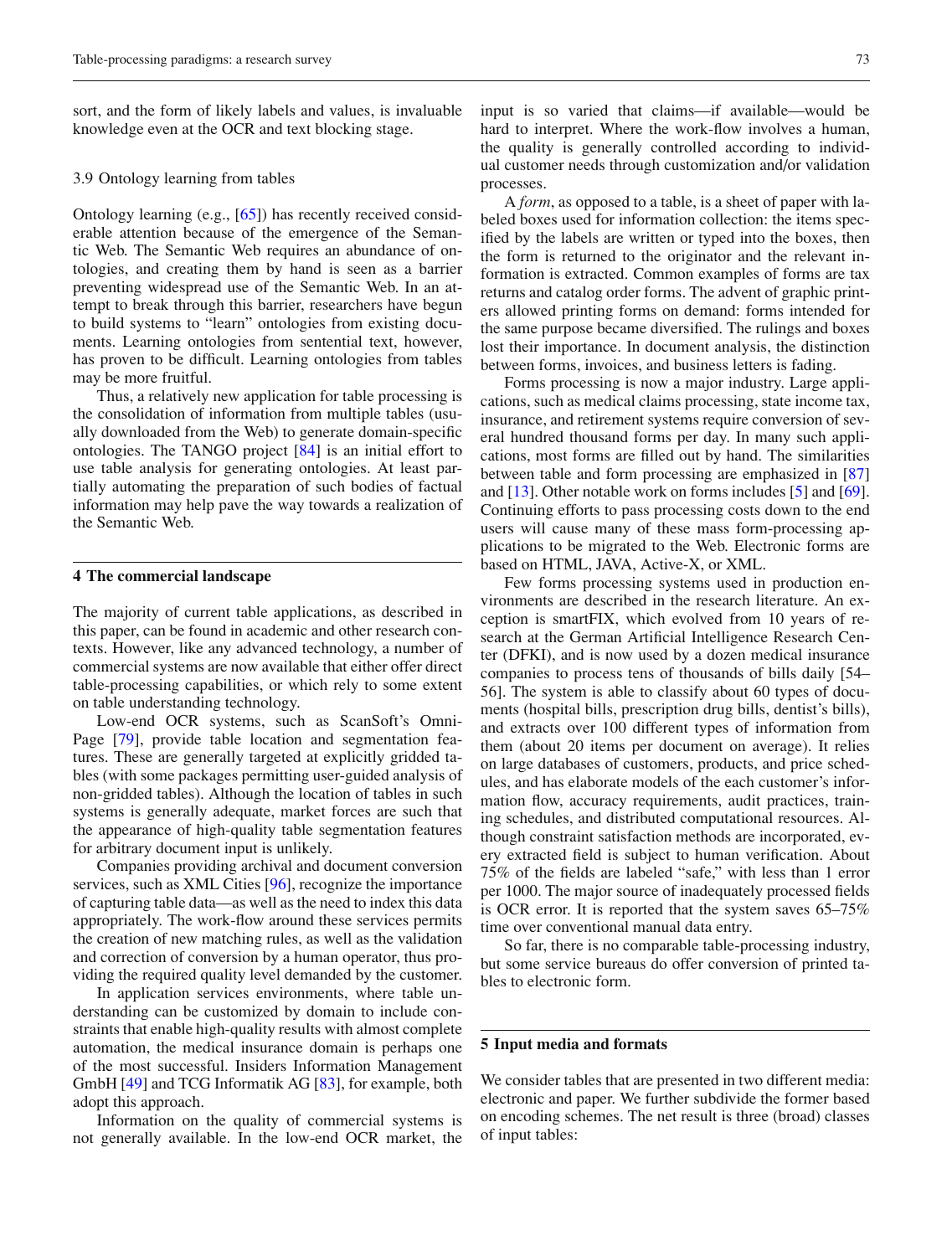- 1. ASCII file with only "pure" linguistic content and character-level spacing.
- 2. Page-descriptor file (Word, LATEX, HTML, PostScript, PDF) with linguistic content, and refined formatting.
- 3. Bitmap file of an image of a table with white space around it[.4](#page-8-0)

## 5.1 Tables presented in electronic format

Tables in plain text format may appear in e-mail or on certain kinds of Web pages. The structure of the table is represented only by ASCII symbols for space (blanks), tab characters, and carriage returns. Occasionally, printable ASCII symbols are used to show horizontal and vertical rules.

Electronic tables not intended for printing tend to be smaller and simpler than paper tables. The amount of detail that can be displayed on a typical monitor is less than one-tenth of what can be seen on a typeset page.

Mark-up languages like SGML, HTML, and XML have special conventions for tables, but there is no assurance that table tags are not abused or misused. Page composition languages have elaborate facilities for formatting tables, like TROFF Tbl  $[61]$  $[61]$  and the LAT<sub>EX</sub> table and array environments [\[59](#page-19-19)]. Many other table composition systems are surveyed in [\[88\]](#page-20-3).

Microsoft Word has a table formatting subsystem and provides interconversion between tables in plain-text, Wordtable, Rich Text Format (RTF), and Excel spreadsheets. FrameMaker offers PDF for posting tables on the Web in non-editable form, and XML for applications where the structure needs to be accessible. VXML is a proposed general-purpose format for audio access to Web documents.

Tables may also be reproduced in any raster image format, such as TIF or GIF, or rendered directly in PostScript [\[74](#page-19-20)]. Although directly-generated tables in image format may look superficially like scanned paper tables, they are not affected by noise or skew.

The Portable Document Format (PDF) is one of the most widely used formats for document representation. PDF files can be readily transformed to and from PostScript, and are relatively small due to embedded compression. PDF can be used for both computer-generated documents (conversion options are built into many word processing systems) and for scanned pixel maps in black-and-white, gray scale, or color. It also has facilities for searching, indexing, annotation and limited editing, but does not encode document structure below the page level: the file is simply a list of low-level objects like groups of characters, curves, and blobs, with associated style attributes like font, color, and shape. While there are several on-going research projects on recovering logical structure from PDF documents, we have found no research specifically on PDF table recognition.

PDF encodes a document as four types of graphics rendering instructions: (1) control instructions produce no output; (2) text instructions render glyphs of symbols; (3) graphics instructions render line art; (4) image instructions map bitmapped images [\[6\]](#page-18-21). It is therefore possible to apply directly the methods developed for hard-copy table recognition, but this requires error-prone image processing and OCR, the results of which are already explicitly and unambiguously provided in the PDF representation of computergenerated documents.

The AIDAS project converts industrial technical manuals into an indexed database of training material. The manuals are annotated according to a domain ontology. An important step is the extraction of logical structure from PDF files. This is accomplished by assigning logical functions (section header, text paragraph) to each layout object and refining the assignment as more evidence (bullets, boldface) becomes available. A shallow grammar is implemented for recognizing each function: tables are recognized as a proximate set of "floating" text [\[6\]](#page-18-21). The approach is based on the notion that layout objects do not explicitly represent logical structure but contain cues about their role in the structure [\[82\]](#page-20-11).

The goal of a project at Hewlett-Packard Laboratories is to reuse the layouts of existing PDF documents as templates for creating new pages. This necessitates the identification of logical components and the extraction of the content of each component. The procedure first separates into text, image, and vector graphics layers. Compound objects are reduced to simple objects. Each component block is represented as a polygonal outline, a set of style attributes, and content. Text word, line, and segment (paragraph block) analysis is performed on the text layer, taking into account style attributes such as type size and italics. The contents are transformed to XML format. Bitmap analysis of the graphics layer was, perhaps surprisingly, found easier than performing segmentation following drawing paths. The segmented graphic objects are eventually converted to SVG format. Based on the analysis of the 18 page-segmentation errors that arose in processing 200 test pages, the development of specific table and map recognition modules is suggested to reduce errors further. It is clear that the combination of the current text layer and vector graphics layer analysis provides the necessary foundations [\[16,](#page-18-22) [17\]](#page-18-23). Among references that address electronic tables are [\[26](#page-18-24), [48,](#page-19-12) [71,](#page-19-4) [73](#page-19-10)].

### 5.2 Tables presented on paper

Paper tables are usually typeset, typewritten, or computergenerated. In principle, they can also be hand-printed or drafted (like telephone-company drawings [7–11, 15, 19], and the header-blocks of old engineering drawings), but we deem such hand-drawn tables as more akin to forms and exclude them from consideration here.

Paper tables are converted to digital form by optical scanning. Printed tables are typically scanned at sampling rates of 200–600 dpi, but for some applications facsimile

<span id="page-8-0"></span><sup>4</sup> We assume that dynamic binarization, deskewing, and noise removal have already been accomplished by standard image processing methods, and also that a black-box OCR system—for print, handprint, or handwriting as required—is available.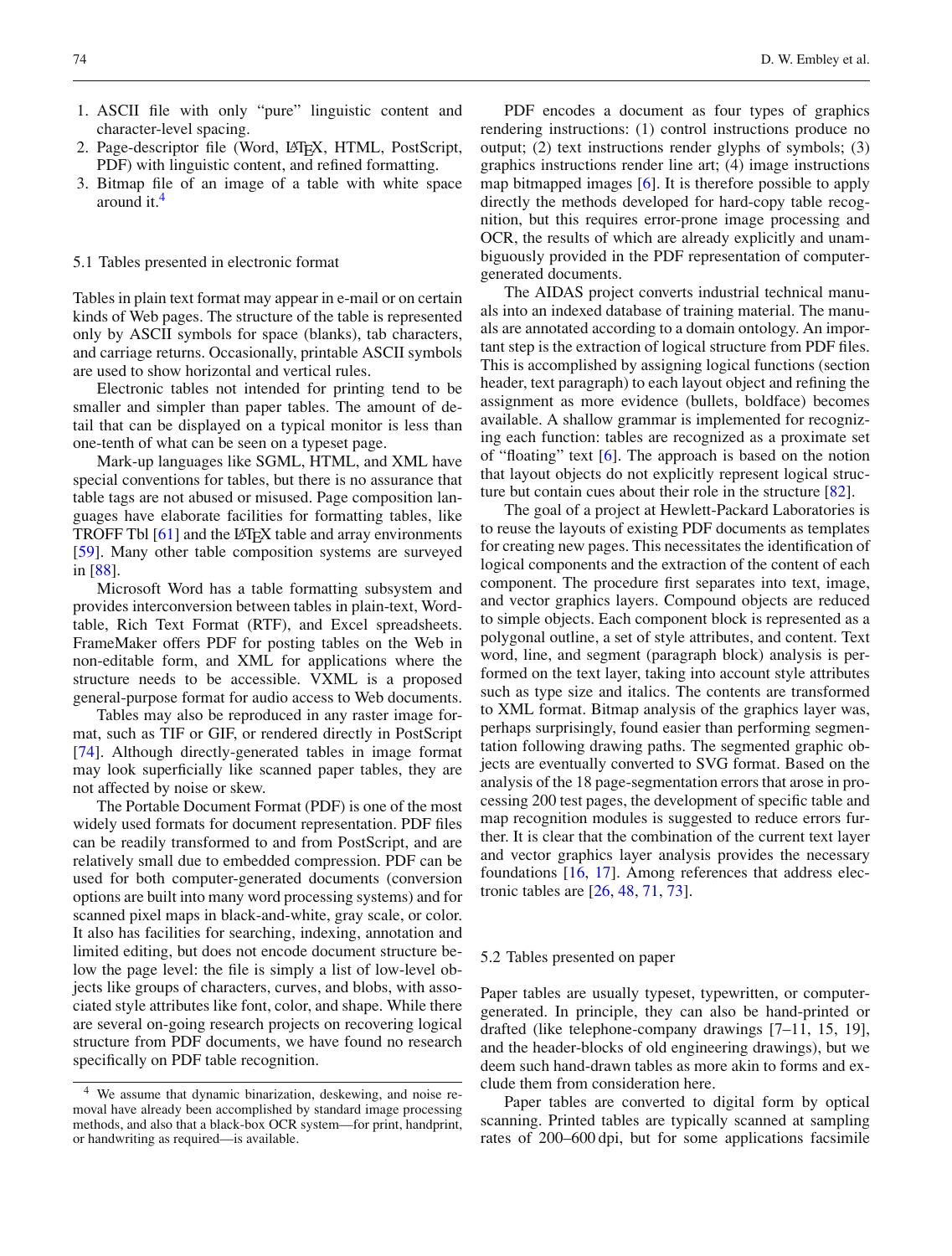scans (100  $\times$  200 dpi) may be important. High-speed duplex scanners have a throughput of 100 pages per minute at 300 dpi and 24-bit color depth. Bilevel scanners, which are suitable for most tables, are even faster.

Copying and scanning may introduce noise and skew. Both of these are more effectively corrected on a graylevel representation of the page. Image-reparation software is available from many vendors, including Lead Technologies, Mitek, Visual Image, Cardiff, and Captiva. The majority of the published work on table processing deals with the extraction of structure from scanned paper tables [\[1,](#page-17-0) [10](#page-18-25), [15](#page-18-26), [32,](#page-18-27) [39](#page-18-28), [50](#page-19-21), [60,](#page-19-9) [87,](#page-20-10) [93,](#page-20-12) [98](#page-20-13)].

## 5.3 Table detection

Conceptually, table processing can be broken into two logical steps: table detection and table recognition. Much existing work on tables described in the literature addresses the latter step and assumes that the table has already been identified and segmented out from the input (or that identifying the table is trivial—e.g., the whole document is the table). While this is, in fact, the focus of our survey, we digress briefly to consider the table detection problem.

Most prior research on the problem of table detection has concentrated on detecting tables in scanned images, and the vast majority depends on the presence of at least some ruling lines (e.g., [\[60\]](#page-19-9)). Hirayama [\[39](#page-18-28)] uses ruling lines as initial evidence of a table or figure and then further refines this decision to distinguish tables from figures by a measure based on such features as the presence of characters. There is, of course, no guarantee that such lines will be present in printed tables. Notable exceptions to this assumption include work by Rahgozar and Cooperman [\[74](#page-19-20)], where a system based on graph-rewriting is described and work done by Shamalian et al. [\[80\]](#page-20-2) in which a system based on predefined layout structures in given.

There is much less prior art in the case of symbolic tables, though they are becoming increasingly important. As noted earlier, these may originate either in ASCII form (e.g., as part of an e-mail message), or as the result of saving a "richer" document (e.g., an HTML page) in "text-only" format. They may also be encoded in a page-descriptor language such as PDF or PostScript, or in an electronic file format such as the one used by Microsoft Word. More often than not, ASCII tables contain no ruling lines whatsoever, depending only on the 2-D layout of the cell contents to convey the table's structure. Little of the past research on printed tables is applicable in such cases.

Hu et al. [\[42](#page-19-22)] describe a technique for detecting tables that does not rely on ruling lines and has the desirable property that an identical high-level approach can be applied to tables expressed as ASCII text (or any other symbolic format) and those in image form. This general framework is based on computing an optimal partitioning of a page column into some number of tables. A dynamic programming algorithm is presented to solve the resulting optimization problem.

Three different heuristics to enable a production system to detect tables in incoming documents are discussed by Klein et al. [\[57\]](#page-19-23). The first, based on searching OCR results for predefined table headers, was found to be too susceptible to a variety of real-world complications and hence unacceptable from a user standpoint. More sophisticated techniques based on detecting column structure and inter-textline similarities proved to be more robust.

Lastly, in a recent paper, Pinto et al. [\[72\]](#page-19-24) describe an approach for locating and extracting tables based on conditional random fields. Applied to plain-text government statistical reports, they report a detection accuracy of 92%.

# 5.4 Simplifying assumptions

We note that in order to focus on a core set of issues, we have been forced to omit numerous important problems relating to the processing of tables, including plausible sources of tables, table similarity detection, and human– machine interfaces (graphical and spoken) to tabular data. For these, we refer the reader to the previously mentioned surveys [\[62](#page-19-2), [63](#page-19-3), [97\]](#page-20-0).

For the purposes of the present study, we exclude from consideration the following concerns.

- 1. Information external to the table proper, including titles and captions; footnotes; relevant passages from nearby narrative text; information from related tables; and domain-specific table conventions.
- 2. Tables outside our restrictive definition, including folded and nested tables; tables with spanning cells in the table body; tables with both horizontal and vertical text; tables with domain-specific symbols, foreign script, or out-of lexicon text; tables containing graphics; skewed tables; and sparse tables.
- 3. Expandable (clickable) Web tables and Web tables employing hypertext links (embedded URLs).
- 4. Multidimensional data arrays  $(D > 2)$ .
- 5. Tables that may or may not be tables, including matrices; tables used for formatting text, equations, or graphics; tables of contents; and artistic, multi-color, and sloppy tables.

# **6 Table-processing paradigms**

Tables may be encoded in many different input formats. However, in this section we take the view that a table is a table if and only if it appears as such when presented in its intended visual form to the end user. Hence, the concept of a 2-D rendering is central to our discussion of tableprocessing paradigms.

On the one hand, renderings of tables encoded as ASCII text are so self-evident that it is easy to forget that they are still based on a set of underlying assumptions (e.g., what is connoted by a carriage return and, in most cases, that the rendering will use a monospaced font). While other encoding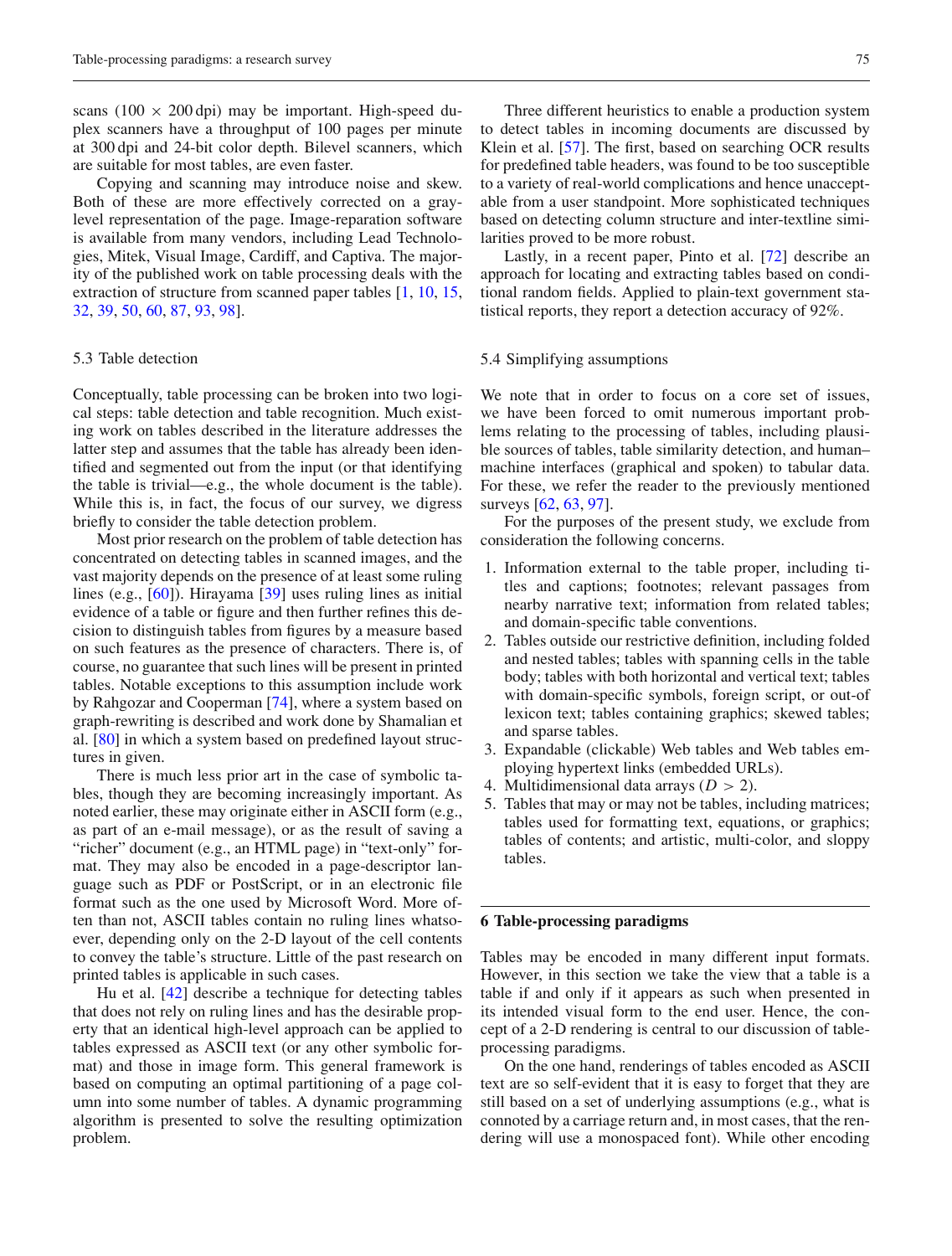schemes such as PostScript and HTML have the potential to be much more complex, the simple fact is that such documents are rendered all the time, and developing systems to perform this function is not considered a particularly daunting task. The former are known as PostScript interpreters (e.g., Ghostscript), while the latter are referred to as Web browsers (e.g., Mozilla).

Although we shall at times strive for maximum possible generality, from a pragmatic standpoint, the vast majority of table-processing research to date has focused on two specific classes of inputs. Tables encoded in ASCII format are a canonical instance of rendering on a coarse (i.e., characterlevel) grid, while scanned bitmap tables are a canonical instance of rendering on a fine (i.e., pixel-level) grid. Hence, these are the concrete examples we turn to most frequently in the following exposition.

The first group of paradigms associates cell content with row and column numbers. Logically, their output is a list: (i,j) cell-content, etc. Top–down methods recover the underlying grid structure, then find the content of each cell. Bottom–up methods first delimit cell contents, then construct the grid.

The input to the second group of paradigms is the above list. These paradigms associate cell contents with row and/or column headers. If row and column headers are absent, virtual headers are assigned. This requires some renumbering. The most complex algorithms target nested headers.

The third paradigm level extracts high-level (semantic) information from the output of the earlier paradigms, i.e., row and column numbered headers and cell contents. Its output is suitable for downstream applications like SQL, PRO-LOG, XML or other logic-based schemata. While this is of increasing interest, especially arising out of the Semantic Web, there has been more work on the earlier aspects.

## 6.1 Simple tables

In the simplest case, it is possible to determine the cell structure of the table using purely geometric cues from the 2-D rendering. If it is known that the maximum intra-cell horizontal spacing is strictly less than the minimum inter-column horizontal spacing, and that the maximum intra-cell vertical spacing is strictly less than the minimum inter-row vertical spacing, the table can be parsed into columns and rows by using these parameters to determine whether a given "gap" represents a continuation of the current cell or the start of a new cell.

Note that this paradigm can be implemented independently of the input format of the table because it is defined in terms of the intended 2-D rendering of the tabular information. All we need is an understanding of the way the file is to be rendered, a way to identify the basic "unit" in the input under study (i.e., character strings in the case of ASCII and connected components in the case of bitmaps), and a way to measure distances between these basic units.

This paradigm is too simple by itself to suffice for many tables, but the notion of thresholds that allow merging intra-cell constituents without merging the contents of separate cells is subsumed in many of the paradigms mentioned later.

In the ASCII domain, this corresponds to character strings delimited by column separators (e.g., consecutive spaces) and row separators (e.g., carriage returns). For example, we might have the following input, where spaces are indicated by a dash symbol, -, and carriage returns are indicated by a new paragraph symbol, ¶:

LASTNAME----INITIAL----BIRTHDATE¶Smith-- -----J----------12/3/1988¶Barr--------K- ---------25/5/1975¶

which would be rendered (on a coarse grid) as:

| LASTNAME | TNTTTAL   | BIRTHDATE |
|----------|-----------|-----------|
| Smith    | $\cdot$ T | 12/3/1988 |
| Barr     | K         | 25/5/1975 |

On the other hand, in PostScript a similar table would be represented, thus:

/Courier-New findfont 8 scalefont setfont 0 100 moveto (LASTNAME) show 60 100 moveto (INITIAL) show 120 100 moveto (BIRTHDATE) show 0 90 moveto (Smith) show 60 90 moveto (J) show 120 90 moveto(12/3/1988) show 0 80 moveto (Barr) show 60 80 moveto (K) show 120 80 moveto (25/5/1975) show showpage

with a rendering (on a fine grid) like this:

| LASTNAME |    | INITIAL BIRTHDATE |
|----------|----|-------------------|
| Smith    | ٠T | 12/3/1988         |
| Barr     | K  | 25/5/1975         |

Lastly, in HTML, for an input like this:

```
<html><body><table cellpadding="5">
<tr><td>LASTNAME</td>
<td>INITIAL</td>
<td>BIRTHDATE</td></tr>
<tr><td>Smith</td>
<td>J</td>
<td>12/3/1988</td></tr>
<tr><td>Barr</td>
<td>K</td>
<td>25/5/1975</td></tr>
</table></body></html>
```
the rendering (on a fine grid) might appear as in Fig. [4.](#page-11-0)

Independent of how the table is stored or rendered, we can capture the table in an ontology that formally describes the observable input. Figure [5](#page-11-1) shows an ontology describing the observable input for the table described by the ASCII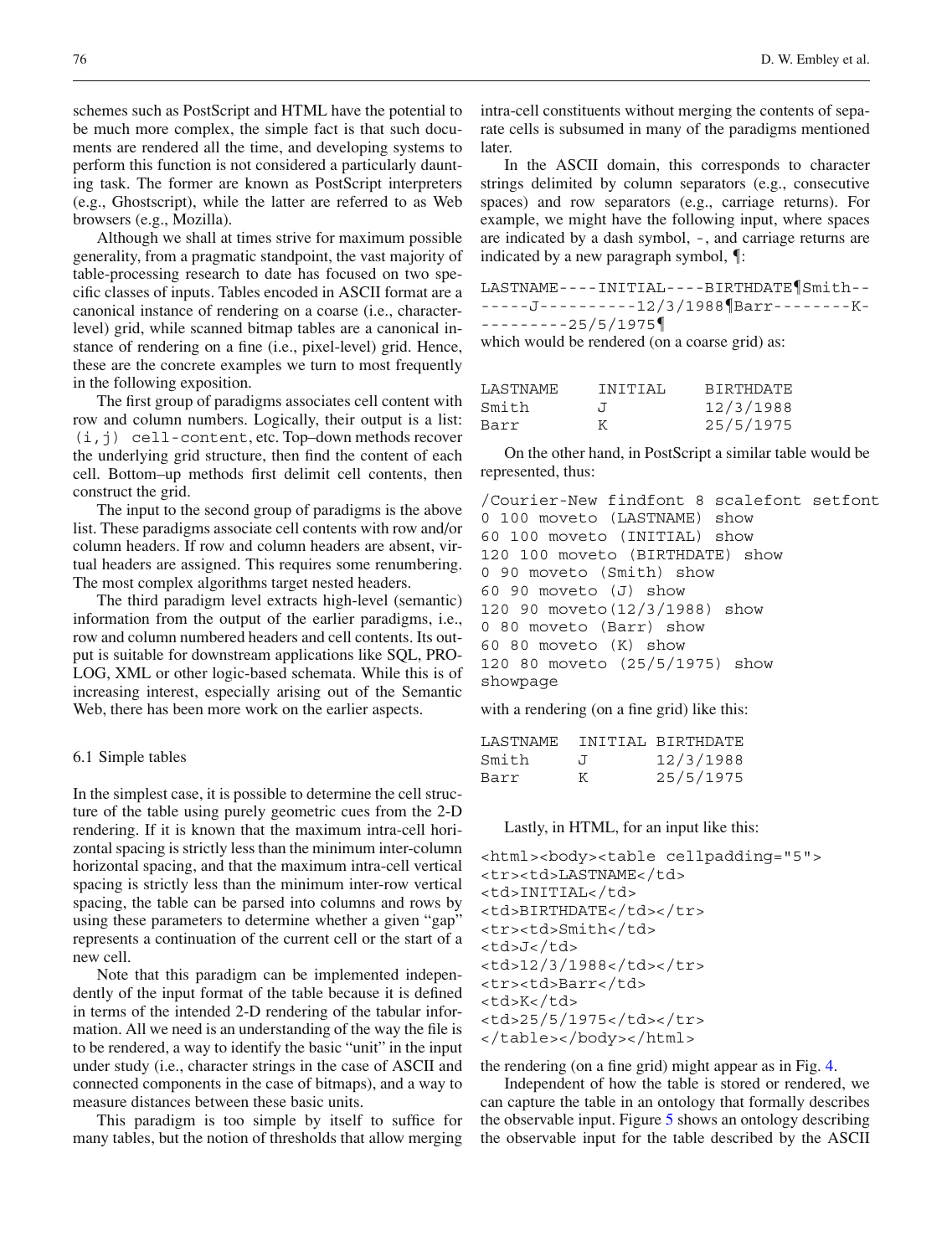

**Fig. 4** Screen snapshot of the rendering of an HTML table

<span id="page-11-0"></span>

<span id="page-11-1"></span>**Fig. 5** Ontology of observable features of an input ASCII table

character sequence above. In Fig. [5](#page-11-1) the *ASCII Character* object set consists of all ASCII characters. The *Character Instance* object set consists of object identifiers, one for each instance of an ASCII character in a table at a particular position. Thus, we can capture each ASCII character (including each space and carriage-return character) and its position in the sequence of ASCII characters representing the table.<sup>[5](#page-11-2)</sup>

Although our example here is particularly simple, we observe that it is possible to model ontologically all observable input features. Different features would be captured for alternative input media. For PostScript, for example, the input ontology would capture bounding boxes for strings along with string content, and for HTML, the input ontology would capture the table-row and table-data structure as provided by the  $\langle tr \rangle$  and  $\langle td \rangle$  tags. For tables whose input media is an image, we can model the input down to the pixel level if we wish. Our ASCII example here only indicates the possibilities, and we will not attempt in this paper to produce a full ontology of all features of interest. Our desire here is only to indicate that it is possible to create such ontological models as suggested in both [\[36\]](#page-18-3) and [\[4](#page-18-12)].

In any case, independent of the form of the input (whether it is a simple string of ASCII characters, a PostScript file, an HTML file, or an ontologically described sequence of ASCII character instances), the goal is to obtain the following kind of output:



<span id="page-11-3"></span>**Fig. 6** Ontology with *Row* and *Column* of cells derived

```
<cell row="1" col="1">LASTNAME</cell>
<cell row="1" col="2">INITIAL</cell>
<cell row="1" col="3">BIRTHDATE</cell>
<cell row="2" col="1">Smith</cell>
<cell row="2" col="2">J</cell>
<cell row="2" col="3">12/3/1988</cell>
<cell row="3" col="1">Barr</cell>
<cell row="3" col="2">K</cell>
<cell row="3" col="3">25/5/1975</cell>
```
which is a logical representation of the cell structure of the table, with row and column indices assigned to each cell.

Considering table processing from an ontological point of view, we can see this paradigm as generating object and relationship sets in an intermediate, derived ontology that includes a derived object set *Cell* with associated *Row* and *Column* object sets. Figure [6](#page-11-3) shows an ontology with these derived object sets with their derived relationships among each other and their relationship to *Table*. As part of the derivation, the paradigm would have recognized characterinstance blocks of words, spaces, and carriage returns. An intermediate ontology can represent these derived object sets as they are created as Fig. [6](#page-11-3) shows.

The paradigm for processing such tables, which corresponds to transforming a list to an array, is as follows:

- 1. Render table on logical 2-D grid.
- 2. Parse 2-D representation. If necessary (i.e., if table is in bitmap format), OCR cell contents. Call consecutive character strings cell "word blocks" or "phrase blocks" or "cell contents."
- 3. Advance column count for each column separator.
- 4. Advance row count for each row separator and reset column count to 1.

In [\[75\]](#page-19-13), table structure is viewed as a perfectly regular isothetic tessellation of a rectangular region into virtual cells, and a superimposed partitions of the virtual cells with which cell content is associated. The authors propose to link together cells in the same row or column with a text-blockadjacency graph reminiscent of DocStrum [\[70\]](#page-19-25).

<span id="page-11-2"></span><sup>5</sup> The 'o' at the base of the arrowhead connected to *ASCII Character* in Fig. [5](#page-11-1) denotes "optional participation." The meaning here is that although *ASCII Character* contains the full set of ASCII characters, some of the characters may not appear in the tables under consideration and thus their participation in the relationship set between *Character Instance* and *ASCII Character* is optional.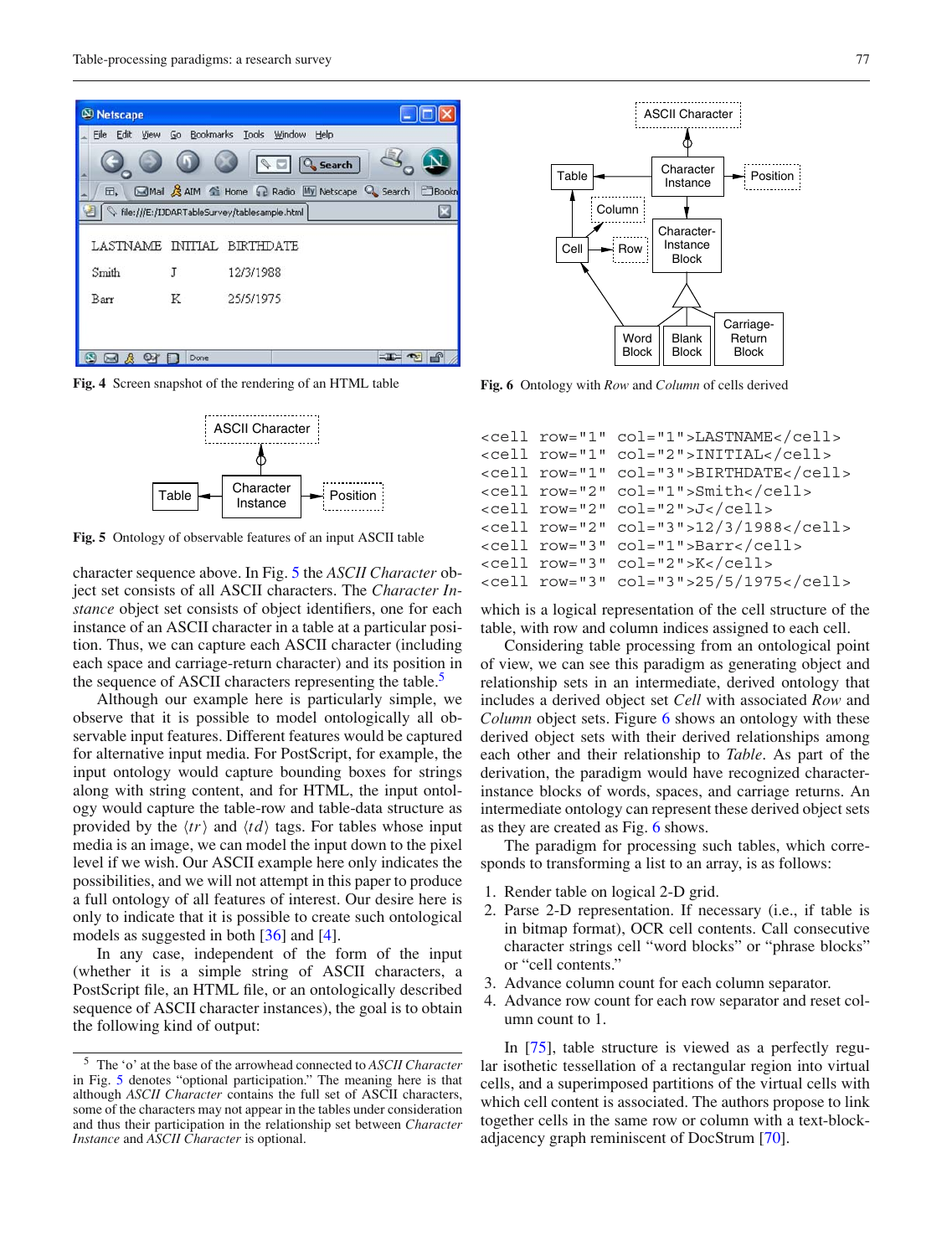A proposal to combine page analysis and table structure analysis by seeking regions with horizontally and vertically aligned word bounding boxes is advanced in [\[89\]](#page-20-14). No experimental results are presented because the test data had not yet been collected when the paper was written.

## 6.2 Compound tables with blank lines

In this case, the input is character strings delimited by column-separators and row-separators. Each cell may have multiple components on the same or different logical text lines. For example, in ASCII this might be:

LAST----INITIAL----BIRTH¶NAME----------- ----DATE¶¶Smith---J----------12/3-1988¶¶ Barr----K----------25/5-1975¶

which would be rendered (on a coarse grid) as:

| LAST<br>NAME | TNTTTAL     | <b>BIRTH</b><br><b>DATE</b> |
|--------------|-------------|-----------------------------|
| Smith        | $T_{\rm A}$ | $12/3$ 1988                 |
| Barr         | K           | 25/5 1975                   |

The paradigm in this case, which is top–down, is as follows:

- 1. Render table on logical 2-D grid.
- 2. Parse 2-D representation. If necessary (i.e., if table is in bitmap format), OCR cell contents. Project characters horizontally and vertically.
- 3. Make horizontal cuts at the end of groups of blank text lines and vertical cuts at the end of space sequences.
- 4. Then consider any text within a cell delimited by horizontal and vertical cuts as a phrase block.
- 5. Assign row and column numbers.

Among the earliest researchers to tackle table recognition were Laurentini and Vida [\[60](#page-19-9)]. Their objective was to transform tables found on scanned pages into electronic form, rather than extract the table structure for further analysis. They find rulings by run-length analysis, and then check if tight groups of character-sized connected components fall within the resulting cells. Groups with large gaps in their projection profiles are subdivided by invisible virtual rulings.

A method based on a similar view of tables, using projection profiles and aligned spaces between word bounding boxes, was applied to convert Japanese tables into HTML [\[86\]](#page-20-15). This paper has a very concise review of previous work, but only examples and no statistical results.

Another early paper by Chandran and Kasturi recognizes the lines in partially ruled tables as successions of adjacent black runs. Missing demarcations are found by an analysis of white streams. After a set of horizontal and vertical demarcations are obtained, individual blocks are labeled as heading, subheading, or entry. A block is labeled as a heading if it has more than one child, and as a subheading if it is the first block with a single child, followed by a similar single-child pattern. Only column headings are considered.

Abu Tarif finds and vectorizes any rulings, and adds "virtual lines" that separate aligned components of text. He converts the resulting "table skeleton" first into an X–Y tree [\[68](#page-19-26)] and to Microsoft Excel spreadsheets using Excel macros [\[1\]](#page-17-0). He did not OCR the text itself.

Cesarini et al. search Modified X–Y Tree descriptors of documents to find tables consisting of clusters of horizontal and vertical cuts [\[14](#page-18-29)]. The algorithm has five thresholds, which are optimized to obtain the maximum value of a "Table Location Index" on training documents. The method locates correctly over 58 of 75 tables in almost noise-free IEEE-PAMI pages, and 22 of 58 tables in U. Washington test images. They report that this performance is far superior to that of two leading commercial OCR systems that also find tables.

John Handley uses both rulings and word bounding boxes to separate the cells and construct cell separators for the table frame. His method handles large, complex, fullylined, semi-lined, and line-less cell tables with multiple lines of symbols per cell by iteratively identifying all cell separators and cells. Although spanning header cells are found, their relationship to the leaf cells is not determined [\[38](#page-18-30)].

Hirayama proposes a sophisticated algorithm for segmenting a partially-ruled table into a lattice composed of a grid of rectangles [\[39](#page-18-28)]. Lines are grouped when they intersect, are close and nearly parallel, or if their endpoints are close. Rulings are extended by virtual lines to the outermost ruling. Eventually, rectangles separated only by virtual lines are joined. The resulting polygons form cells only if they are rectangular, contain only character strings, or are empty. Alignment is performed left-to-right with a string-correction algorithm (the DP—dynamic programming—that appears in the title of the paper) where the weights for substitution are the differences between the baselines of two text strings. This method can find the cell structure even when the cell contents are of unequal size or when there are many empty cells.

## <span id="page-12-0"></span>6.3 Compound tables without blank lines

Here we have no guarantee that there is vertical separation between logically distinct rows in the table. For example, input in the ASCII case might consist of character strings delimited by column separators and row separators. Each cell may have multiple word blocks on the same or different text lines. The contents of cells overlap both horizontally and vertically.

LAST--INITIAL-BIRTH¶NAME----------DATE¶S mith--J-------12/3-1988¶Barr--K-------25 /5-1975¶

which would be rendered (on a coarse grid) as:

| LAST  | INITIAL BIRTH |       |
|-------|---------------|-------|
| NAMF. |               | DATE. |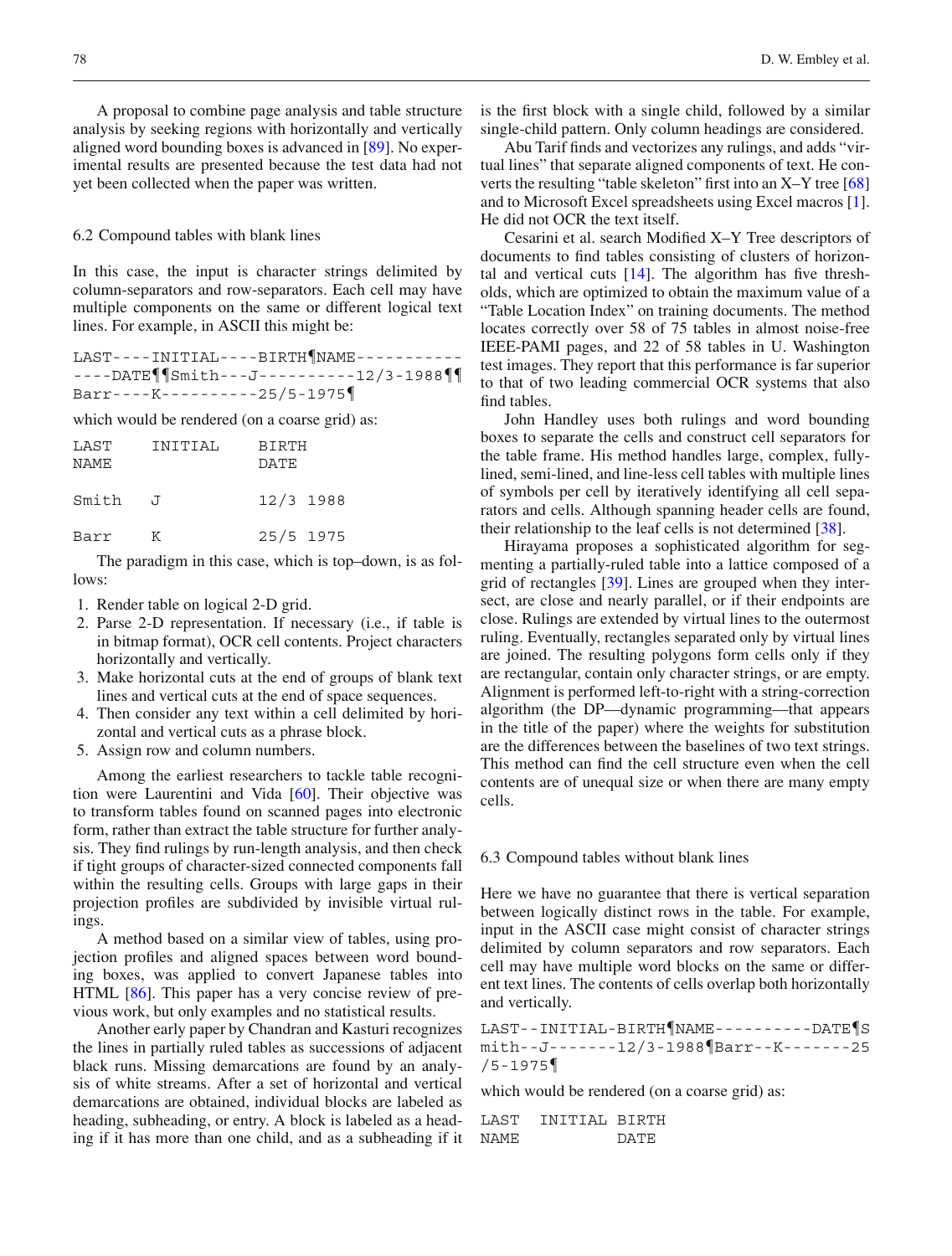| Smith J | $12/3$ 1988 |  |
|---------|-------------|--|
| Barr K  | 25/5 1975   |  |

Unlike Paradigm 2, there are no blank lines, so we cannot find the horizontal separators directly. The paradigm here combines top–down and bottom–up processing:

- 1. Render table on logical 2-D grid.
- 2. Parse 2-D representation. If necessary (i.e., if table is in bitmap format), OCR cell contents. Work bottom–up by grouping horizontally and vertically adjacent word blocks by some linguistic association measure (cohesion).
	- (a) Association may be based on language models, typeface and size, indentation.
	- (b) Language model includes conventions for dates, currencies and prices, telephone numbers, units, etc.

Here "LAST" and "NAME" go together, as do "BIRTH" and "DATE," and perhaps "12/3" and "1988."

- 3. Group word blocks that have high association (or cohesion) into phrase blocks.
- 4. Find and use bounding box of phrase blocks (cell overlap) to construct grid. (Graph representation may be appropriate.)
- 5. Finally, assign row and column numbers to phrase blocks.

A notation and an inference algorithm to identify conceptual cell commonalities, such as "amount fields" and "dates," was developed by Bayer [\[12\]](#page-18-31). While the work does not specifically address tables, it offers a toolbox of syntactic, lexical, and geometrical properties in a manner suitable for a table ontology.

In the ASCII domain, Pyreddy and Croft report on a table extraction and retrieval experiment involving 6,509 tables from a corpus consisting of 6 years of text from the Wall Street Journal [\[73\]](#page-19-10). This data, professionally written and from a single source, is likely to be unrealistically uniform, however. Pyreddy and Croft have elaborate heuristics to separate leaf cells from other table content but do not differentiate between table captions and headings because they are used in a similar way in their information retrieval system.

Peterman et al. consider a table a collection of five types of cells: *data*, *vertical indices*, *horizontal indices*, *title*, and *footnotes*. They present a detailed analysis of "table topology," i.e., the conventions governing the layout of cells, and of the placement of data within the cells. The contents of each cell are analyzed by string matching to discover cells with similar letter syntax. The resulting rules for determining the "reading order" of the table are embodied in a PERL script. They present experimental results on a heterogeneous corpus of 100 electronic tables that they suggest mimic the results of processing typeset paper tables with 99% accurate OCR. It is clear that even aside from possible OCR and image processing errors, manual editing would be required for most applications [\[71](#page-19-4)].

Building on extensive previous work, Rus and Subramanian [\[77\]](#page-19-27) offer an interactive method of building models consisting of modular interactive agents for information access and capture in distributed databases. They give examples of structure detectors and segmentation modules for both paper and electronic tables. These modules subdivide documents according to prevalent white spaces and match table rows by syntactic string matching. In an interesting digression, they predict the probability of incidental white streams from word length statistics.

In a series of papers [\[41](#page-19-6), [42,](#page-19-22) [44](#page-19-28)], Hu et al. describe a medium-independent approach to table detection and structure recognition based on a dynamic programming algorithm that computes the optimal partitioning of the input into some number of tables, uses hierarchical clustering to determine the column structure, and then applies heuristics to determine table headers and row segmentation. They also present evaluation measures for quantifying the performance of such algorithms [\[45](#page-19-29)]. One targeted application is automatically reformulating tables found in email for user access over the telephone [\[43\]](#page-19-30).

## <span id="page-13-0"></span>6.4 Tables with rules

Previously, we considered the table cell contents to be delimited by white space. Now we turn to the scenario where cells are delimited by ruling lines. Such situations are more likely to arise in the case of scanned tables, so our examples will now refer to that mode of input.

The input, for example, might be a 300 dpi scanned bitmap of a ruled table:

| <b>LAST</b><br><b>NAME</b> | <b>INITIAL</b> | <b>BIRTH</b><br><b>DATE</b> |
|----------------------------|----------------|-----------------------------|
| Smith                      |                | 12/3 1988                   |
| Barr                       |                | 25/5 1975                   |

The paradigm in this case is:

- 1. Process image to find and assemble line segments to determine frame of this table.
- 2. If necessary (i.e., if table is in bitmap format), OCR cell contents.
- 3. Use frame for row and column numbering.

Order of line finding and OCR, if it is necessary, may be interchanged.

Image processing techniques for the extraction of line segments include the Hough Transform [\[87](#page-20-10)], thinning, vectorization [\[1](#page-17-0)] and projection profiles [\[50\]](#page-19-21). Turolla et al. succeed in detecting 95% of 11,513 lines in 114 tables. They located cell entries of fully boxed tables by finding the minimal cycle of the graph corresponding to the frame. The lines are found using the Hough Transform. The system was developed primarily for French tax forms.

Itonori [\[50](#page-19-21)] combines text-block information with ruled lines. He expands the text bounding boxes until they meet either rulings or other text. Then he aligns cell boundaries in partially ruled tables with projection profiles. The method is applied to tables scanned at 400 dpi. The method attempts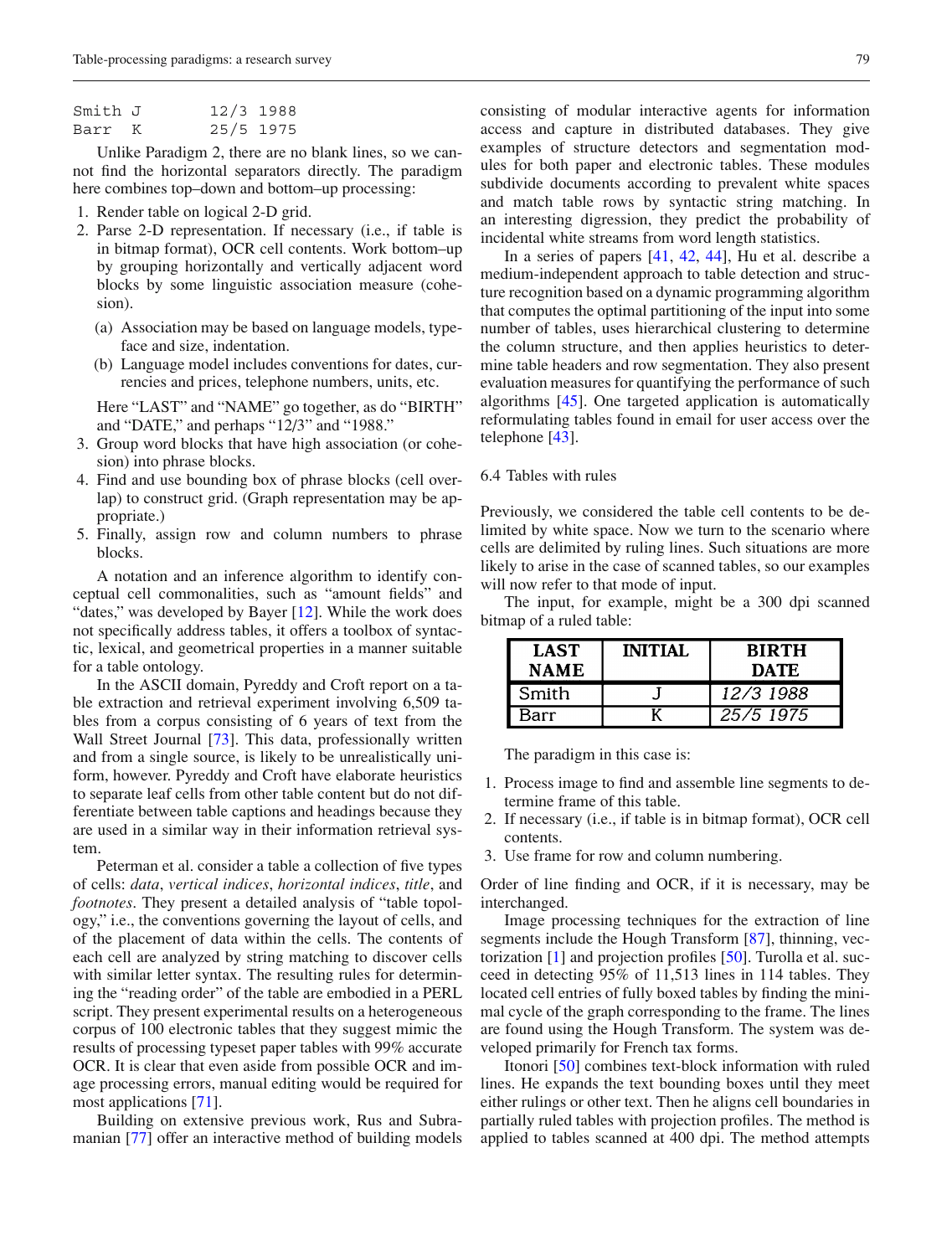to extract spanning vertical and horizontal header cells, but sometimes fails on multiline header cells because of inaccurate local text-block extraction.

Box-driven reasoning is proposed in [\[40](#page-19-31)] to mitigate content-separator overlaps. Instead of seeking the intersection of horizontal and vertical lines, inner (white) and outer (black) bounding boxes constitute the lowest-level structure analyzed. The proposed underlying model is described only as follows: "A table-form document is a type of form composed of strings and cells made from vertical and horizontal lines." The system was tried only on 10 fairly complex forms, and only the timing results are given in detail.

The primary goal of this research was the recovery of cell structure from fully lined but highly degraded tables with broken rulings and overlapping cell contents [\[40\]](#page-19-31). The main contributions are the use of fine and coarse scans, and a separate set of bounding boxes in both for white spaces and for foreground connected components. The boxes in the coarse and fine images are reconciled according to the expected grid layout, and converted into a cell structure that corresponds to an idealized version of the scanned table.

T-Recs (Table REcognition System), an elaborate program for the structural analysis of ASCII tables based on bottom–up clustering of words, is described in [\[53\]](#page-19-32). The method works on both electronic and paper tables, starting with word bounding boxes. It can handle very narrow gaps, misaligned cells, and cells that span more than one printed line. It ignores ruling lines completely because it was designed for blocked text structures not only regular tables. A more flexible approach, T-Recs++, that can detect and analyze less regular tables as well as business letters, was subsequently reported [\[52](#page-19-33)].

## 6.5 Tables with simple headers

The input to this stage of processing is the output from the previous paradigms, i.e., phrase blocks with row and column numbers. For the example we have been using thus far, the output from the previous stage might be:

```
<cell row="1" col="1">LAST NAME</cell>
<cell row="1" col="2">INITIAL</cell>
<cell row="1" col="3">BIRTH DATE</cell>
<cell row="2" col="1">Smith</cell>
<cell row="2" col="2">J</cell>
<cell row="2" col="3">12/3 1988</cell>
<cell row="3" col="1">Barr</cell>
<cell row="3" col="2">K</cell>
<cell row="3" col="3">25/5 1975</cell>
```
The output from this stage should be:

```
<colhead col="1">LAST NAME</colhead>
<colhead col="2">INITIAL</colhead>
<colhead col="3">BIRTH DATE</colhead>
<cell row="1" col="1">Smith</cell>
<cell row="1" col="2">J</cell>
<cell row="1" col="3">12/3 1988</cell>
```
ASCII Character **Character**  $Table \nightharpoonup$  Position Instance Column Character-Instance  $Cell \rightarrow Row$ Block ÷ Carriage-Column Word Blank Return Header Block Block Block

<span id="page-14-0"></span>**Fig. 7** Ontology with *Column Header* derived

```
<cell row="2" col="1">Barr</cell>
<cell row="2" col="2">K</cell>
<cell row="2" col="3">25/5 1975</cell>
```
The paradigm (recover header–cell relations) is as follows:

- 1. Determine whether rows or columns or both are homogeneous (using language model, typeface/size, spacing).
- 2. If a row or column is homogeneous, it may have a header.
	- (a) Determine if top/leftmost cell is distinguished from others (using language model, typeface/size, spacing, rule if present).
	- (b) If yes, call this top/leftmost phrase block vertical/horizontal header.
	- (c) If not, add virtual/row column header, and assign unique constants as headers, and renumber.

Seen ontologically, we can consider the input for this paradigm as the derived ontology in Fig. [6.](#page-11-3) Using algorithms to derive headers, produces the ontology in Fig. [7,](#page-14-0) where the only change to the diagram in Fig. [6](#page-11-3) is the object set *Column Header*, which marks certain cells as header cells. From this information it should be clear that we can derive the label– value pairs needed for the output ontology in Fig. [1.](#page-3-0)

Rahgozar applies rewriting rules in a graph language to parse a table. The sequence of productions reproduces the table structure of rows and columns [\[74\]](#page-19-20).

# <span id="page-14-1"></span>6.6 Tables with nested headers

The input in this case is the intermediate output of Paradigm [6.3:](#page-12-0) phrase blocks and phrase block bounding boxes that do not constitute a uniform grid. For example:

| EMPLOYEE |  |                   |            | PENSION STATUS |
|----------|--|-------------------|------------|----------------|
|          |  | LAST NAME INITIAL | RIRTH DATE |                |
| Smith    |  | $\cdot$ .         | 12/3 1988  |                |
| Barr     |  | K                 | 25/5 1975  |                |

The output in this case should be:

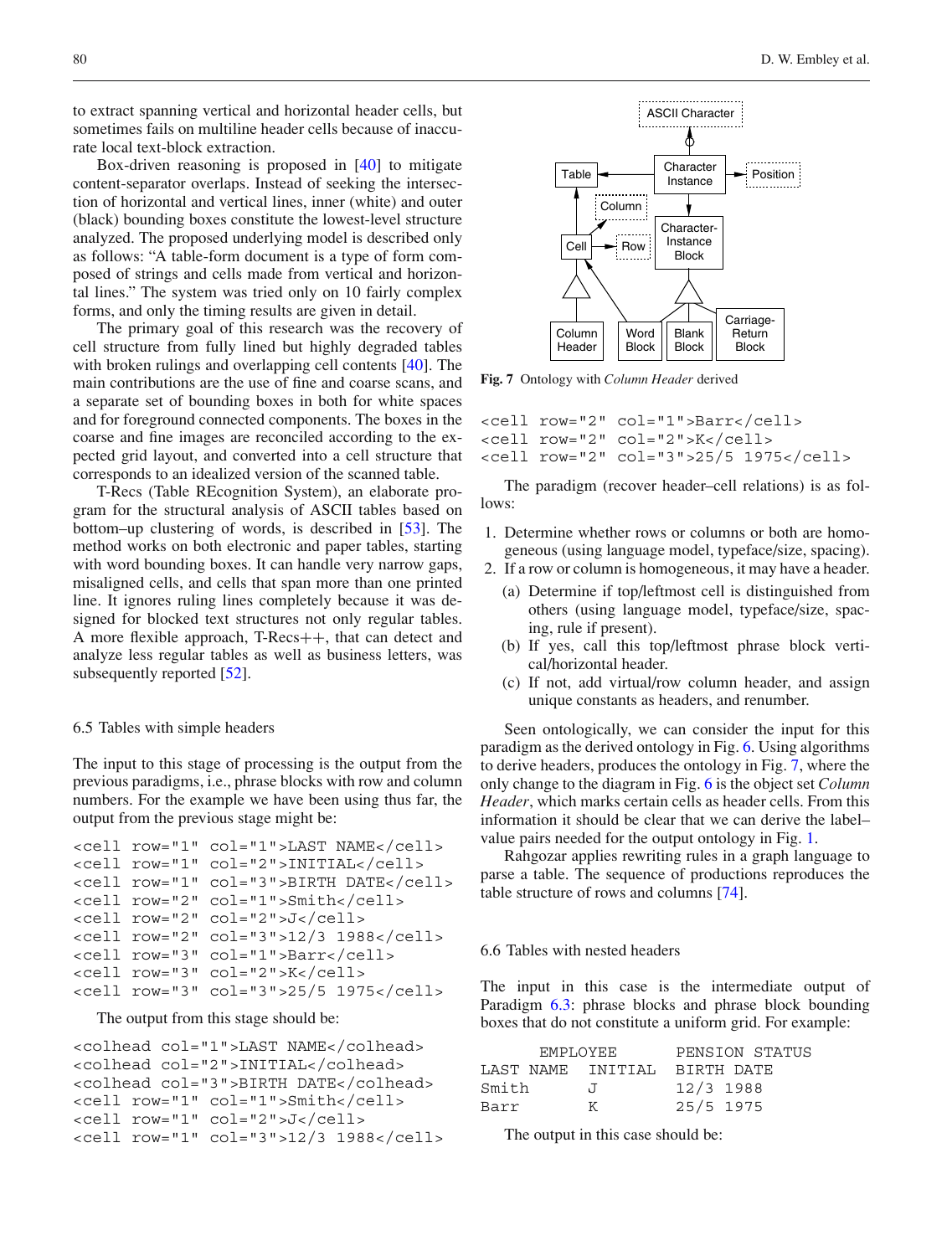```
<colhead col="1">EMPLOYEE LAST NAME
  </colhead>
<colhead col="2">EMPLOYEE INITIAL
  </colhead>
<colhead col="3">PENSION STATUS BIRTH
  DATE </colhead>
<cell row="1" col="1">Smith</cell>
<cell row="1" col="2">J</cell>
<cell row="1" col="3">12/3 1988</cell>
<cell row="2" col="1">Barr</cell>
<cell row="2" col="2">K</cell>
<cell row="2" col="3">25/5 1975</cell>}
```
The paradigm is as follows:

- 1. Determine top/leftmost spanning cells (using language model, typeface/size, spacing).
- 2. Create virtual cells by subdividing spanning cells.
- 3. Determine whether elements of next row or column distinguished from rest of row/column.
- 4. If yes, distribute (inverse of "factoring") contents of spanning cells over next row/column. Rename spanning headers accordingly.
- 5. If no, create virtual row/column headers with unique constant names and rename spanning headers.

This paradigm may become immensely complex with multiply nested row and column headers. The paradigm may also include analysis of stub (top-left cell), which is often the header for the row headers.

Formal paradigms for describing the structure of tables are the Table Syntax [\[32,](#page-18-27) [58](#page-19-34)], the Structure Description Tree [\[93](#page-20-12)], and the Cohesion Domain Template [\[48](#page-19-12)]. All three model only local horizontal and vertical adjacency relationships between cells. They aim at finding an appropriate tiling of the table. The foundations for a more sophisticated scheme are laid in [\[46](#page-19-35)].

Known (model-based) domain dependency relationships between cells can be exploited for validating an interpretation. Some examples are given in [\[93\]](#page-20-12).

In a series of papers [\[31,](#page-18-8) [32](#page-18-27), [33\]](#page-18-32), Green and Krishnamoorthy apply a compiler design approach to parsing scanned ruled tables. The analysis consists of lexical, syntactic, and semantic steps starting at the pixel level and ending up with an EXCEL-like cell enumeration scheme suitable for multiple levels of spanning headers. Although the method is quite general, a model must be defined for every new family of tables.

Toyohide Watanabe and coworkers [\[64,](#page-19-36) [92,](#page-20-16) [91,](#page-20-17) [90,](#page-20-18) [93\]](#page-20-12) aim at a complete description of the various types of information necessary to interpret a ruled scanned table. A training set of diverse tables is used to populate a classification tree, and each node of the classification tree contains information, in the form of a Structure Description Tree (SDT), to interpret a specific family of tables. In the operational phase, unrecognized documents are added to the classification tree, and a new STD is created for them.

The SDT represents generalized composition rules for horizontally and vertically repeated structures. It is both a logical layout representation and a syntactic description. Single and multiple horizontal and vertical location dependence relations are defined. These relations allow the analysis of rectangular substructures (called "structure fragments") of cells with spanning cells (usually headers) to the left or above related to content cells below and to the right. The semantic properties of individual table entries (city, zipcode) are expressed as item frames. Item fields may be name fields or data fields. The authors view the SDT as 2-D information, item sequence rules as 1-D, and a pattern dictionary as 0-D.

The image-processing components (for scanned tables) include extraction of horizontal and vertical line segments and corners. Image processing errors may be recovered in the course of subsequent analysis. The final output, aside from the meta-information used to process the tables, is the grid outlay and a set of interpreted name and data fields. Recognition of the table type assumes that the relationship between these fields is already known, hence high-level interpretation is moot.

Konstantin Zuyev [\[98\]](#page-20-13) converts scanned ruled tables into a grid structure by finding horizontal and vertical "split points" using connected components, projection profiles, and gap thresholds. The method was developed for a multilingual FineReader OCR product. He also suggests using a high-level declarative definition of possible table layouts in the form of a grammar, with the extracted table grid and its cells as the terminal symbols. Heuristics are provided for common layouts of simple and compound (header) cells, where allowable layouts are specified by a "style" variable. The examples in the paper show successful segmentation of quite complex and dense tables.

<span id="page-15-1"></span>6.7 Nested tables with row and column headers

Table [4](#page-16-0) shows a table with nested headers for both rows and columns. The spanning header for the rows, which is *Char.* in Table [4,](#page-16-0) is in the stub of the table.<sup>6</sup> In general, a table with row headers may have none, one, or several spanning headers. When there are several, they typically appear to the left of the row labels in spanning boxes.

Since Table [4](#page-16-0) is a table with rules, the input for this example is the output of Paradigm [6.4.](#page-13-0) Since there is a row spanning header, we should distribute it over the rows in the same way we distribute column spanning headers over columns as explained in Paradigm [6.6.](#page-14-1) The output in this case should be:

```
<rowhead row="1">Char. A</rowhead>
<rowhead row="2">Char. B</rowhead>
...
<colhead col="1">Binary Zone</colhead>
<colhead col="2">Binary Numeric</colhead>
```
<span id="page-15-0"></span><sup>6</sup> Note that it is sometimes ambiguous even to a trained human eye whether the stub is a spanning header for a column of row labels or a simple header for a column of values. Depending on the objectives for table processing, this may or may not matter.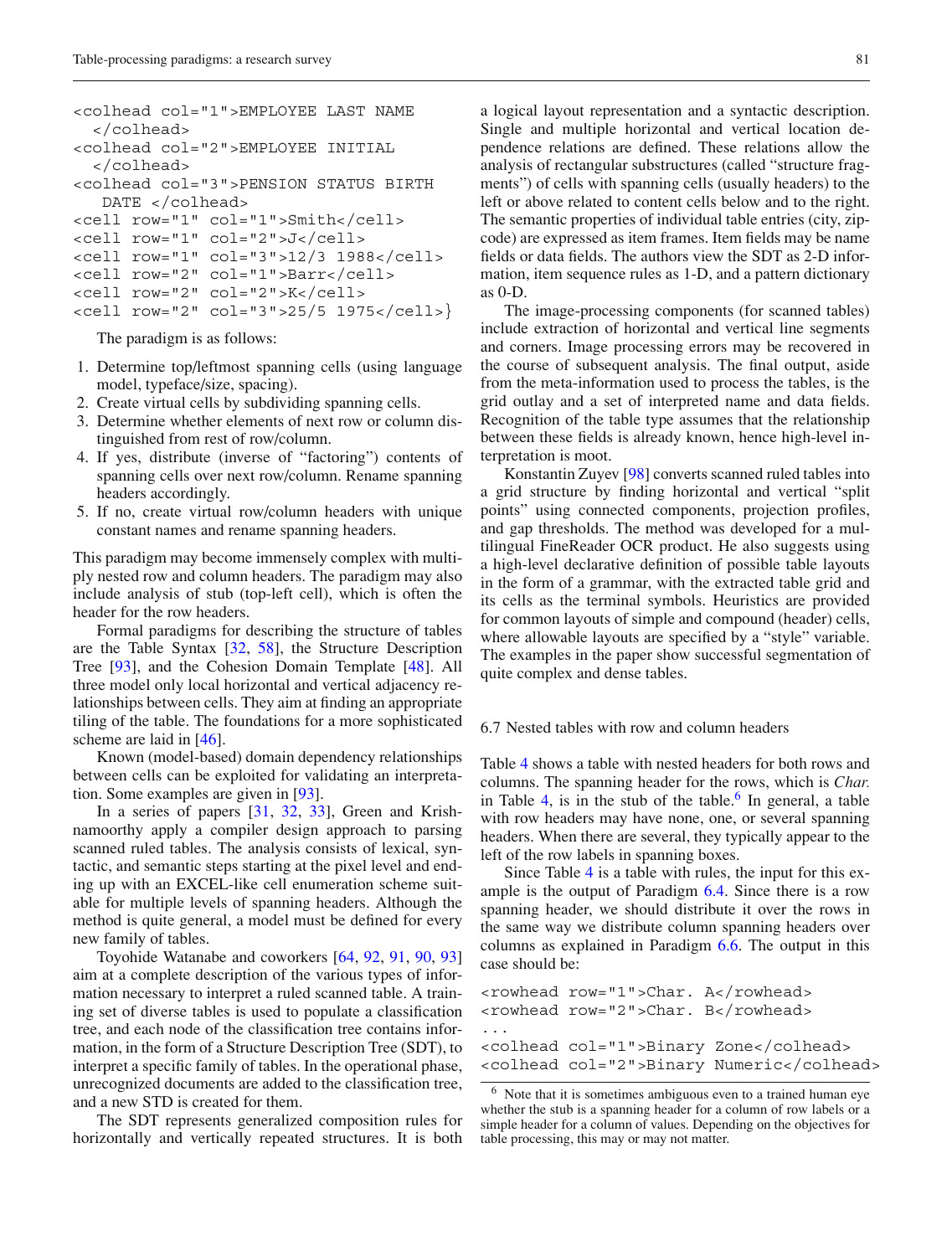<span id="page-16-0"></span>**Table 4** ASCII Code for capital letters

|              | <b>Binary</b> |         |                |
|--------------|---------------|---------|----------------|
| Character    | Zone          | Numeric | Hex            |
| A            | 1010          | 0001    | A1             |
| B            |               | 0010    | A2             |
| $\mathsf{C}$ |               | 0011    | A <sub>3</sub> |
| D            |               | 0100    | A4             |
| E            |               | 0101    | A5             |
| F            |               | 0110    | A6             |
| G            |               | 0111    | A7             |
| H            |               | 1000    | A8             |
| I            |               | 1001    | A9             |
| J            |               | 1010    | AA             |
| K            |               | 1011    | AВ             |
| L            |               | 1100    | AC             |
| M            |               | 1101    | AD             |
| N            |               | 1110    | AE             |
| 0            |               | 1111    | AF             |
| $\mathbf{P}$ | 1011          | 0000    | B <sub>0</sub> |
| Q            |               | 0001    | B1             |
| R            |               | 0010    | B <sub>2</sub> |
| S            |               | 0011    | B <sub>3</sub> |
| T            |               | 0100    | B4             |
| U            |               | 0101    | B <sub>5</sub> |
| V            |               | 0110    | <b>B6</b>      |
| W            |               | 0111    | B7             |
| X            |               | 1000    | B8             |
| Y            |               | 1001    | <b>B</b> 9     |
| Z            |               | 1010    | BA             |

```
<colhead col="3">Hex</colhead>
<cell row="1" col="1">1010</cell>
<cell row="1" col="2">0001</cell>
<cell row="1" col="3">A1</cell>
<cell row="2" col="1"></cell>
<cell row="2" col="2">0010</cell>
<cell row="2" col="3">A2</cell>
...
```
The paradigm is a combination of Paradigm [6.6](#page-14-1) along with a similar paradigm that produces row headers.

## 6.8 *N*-dimensional tables

Table [4](#page-16-0) is a 2-D table; Table [3](#page-4-0) is a 3-D table. In principle, we can have any number of dimensions, although higher dimensions are not typical because their layout becomes increasingly complex. Higher dimension tables, for example, may be recursively nested, broken into labeled groups of tables, or successively linked through hypertext in cells of HTML tables.

Paradigms to recognize and process high-dimensional tables generalize Paradigm [6.7,](#page-15-1) which in turn generalizes Paradigm [6.6.](#page-14-1) To generalize the output, we can use dimensions rather than rows and columns. The output for Table [3,](#page-4-0) for example, would be:

```
<header dimension="1", indexNr="1">
  Nucleotide First Position U</header>
<header dimension="1", indexNr="2">
```

```
Nucleotide First Position C</header>
<header dimension="1", indexNr="3">
   Nucleotide First Position A</header>
<header dimension="1", indexNr="4">
   Nucleotide First Position G</header>
<header dimension="2", indexNr="1">
   Nucleotide Second Position U</header>
...
<header dimension="3", indexNr="1">
   Nucleotide Third Position U</header>
...
<cell
   dimension="1" indexNr="1"
      dimension="2" indexNr="1"
         dimension="3" indexNr="1">Phe</cell>
<cell
   dimension="1" indexNr="1"
      dimension="2" indexNr="1"
         dimension="3" indexNr="2">Phe</cell>
...
<cell
   dimension="1" indexNr="4"
      dimension="2" indexNr="4"
         dimension="3" indexNr="4">Gly</cell>
```
We are not aware of any work in this area and leave it as a future challenge for the community.

# **7 Conclusions**

We have identified a number of potential applications for table processing and the corresponding research problems for which little work has been reported thus far. We have also expressed our opinions of the relative difficulties of the tasks involved. To recapitulate, the applications are as follows:

- 1. Large-volume, homogeneous table conversion.
- 2. Large-volume, mixed table conversion.
- 3. Individual database creation.
- 4. Tabular browsing.
- 5. Audio access to tables.
- 6. Table manipulation.
- 7. Table modification for display.

An obvious next step would be to analyze these applications further to determine their commonalities and differences.

The new research problems appear to us to be as follows:

- 1. Query mechanisms for freeform electronic tables.
- 2. Audio navigation and access to a gridded table.
- 3. Subdividing a table into a set of equivalent tables.
- 4. Spotting tables in electronic mail.
- 5. Clustering tables into similarity groups.
- 6. Converting a paper or electronic table into an abstract representation.
- 7. Effects of "noise" in tables and correction of errors introduced in processing.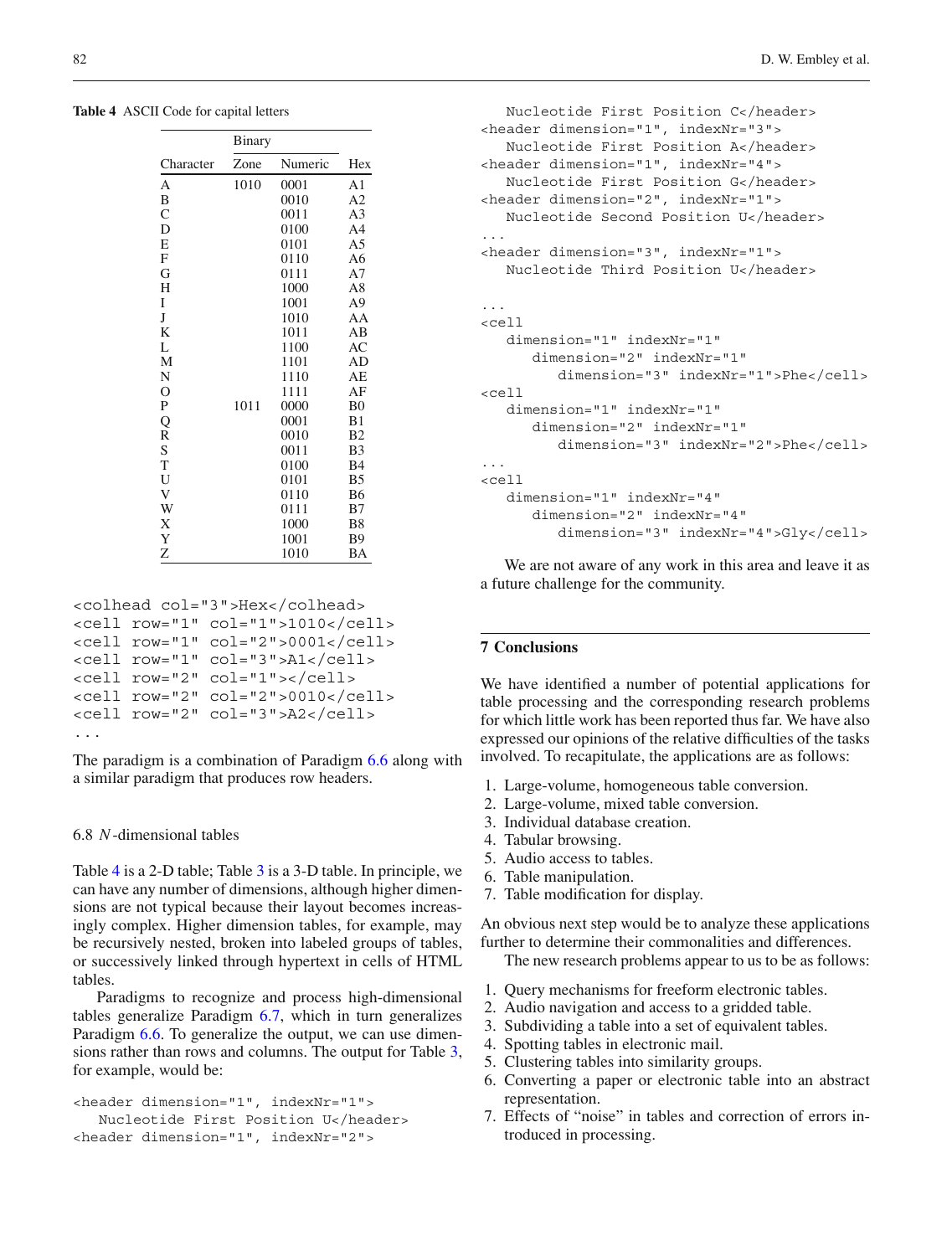<span id="page-17-1"></span>**Table 5** Interrelationships between applications and research problems in table processing

| Performance evaluation               |   |                |  |                  |  |  |  |  |
|--------------------------------------|---|----------------|--|------------------|--|--|--|--|
| Overcoming recognition errors        |   |                |  |                  |  |  |  |  |
| Conversion to abstract form          |   |                |  |                  |  |  |  |  |
|                                      |   |                |  | Table clustering |  |  |  |  |
|                                      |   | Table spotting |  |                  |  |  |  |  |
| Table subdivision                    |   |                |  |                  |  |  |  |  |
| Audio navigation                     |   |                |  |                  |  |  |  |  |
| Query mechanisms                     |   |                |  |                  |  |  |  |  |
|                                      |   |                |  |                  |  |  |  |  |
| Large-volume, homogeneous conversion |   |                |  |                  |  |  |  |  |
| Large-volume, mixed conversion       |   |                |  |                  |  |  |  |  |
| Individual database creation         | ٠ |                |  |                  |  |  |  |  |
| Tabular browsing                     |   |                |  |                  |  |  |  |  |
| Audio access to tables               |   |                |  |                  |  |  |  |  |
| Table manipulation                   |   |                |  |                  |  |  |  |  |
| Table modification for display       |   |                |  |                  |  |  |  |  |

8. Performance evaluation of both table conversion and table query.

The ways in which the applications and problems interrelate are depicted in Table [5.](#page-17-1) Unless we make headway on performance evaluation, including acquisition of statistically adequate test material, it will be difficult to evaluate progress on any of the other tasks.

Most work to date is based on table geometry, i.e., processing the graphic elements of the table. Very little has been reported on combining such image processing with the results of character recognition of the cell contents. Although the logical interpretation of paper and electronic tables is similar, the overhead of image processing and OCR makes the former a much more difficult task. Current OCR systems often de-columnize tables because superficially they look like multicolumn text. No test on a large, heterogeneous corpus has been reported, and few researchers have considered the need to provide a mechanism for the correction of residual errors from automated processing.

More recently, the trend has shifted to the apparently easier problem of electronic table conversion. Several commercial organizations advertise their capability of converting electronic tables to various forms, including spreadsheets. Some advertise conversion of tables presented in raster image form.

Simple electronic tables, whether ASCII, PDF, RTF, SGML, HTML, XML, L<sup>AT</sup>FX, Tbl, or other, can probably be converted with moderate effort to an abstract form with over 90% accuracy. Spotting large tables in electronic documents is relatively easy, but delineating them precisely is more difficult. A limit on achievable accuracy is imposed by the ambiguity inherent in these tasks.

We have offered a formal definition of table understanding in terms of relational tables and table ontologies. The derivation of information from a table could be accomplished by converting the table to a relational database or equivalent and formulating queries in SQL. Alternatively, queries can be answered by direct interactive access to a preprocessed table. Such preprocessing need not be much more elaborate than division into rows and columns.

However, tables do not generally contain sufficient information for conversion into a database, although they can be converted into an abstract table or spreadsheet. To add the necessary semantics, a model of the table is required. The model can be derived from an existing database corresponding to similar tables, or it can be provided by the user/operator. The user can either provide the model explicitly, or implicitly by correcting errors. Except for large volumes of similar tables, it appears sensible to take advantage of the user's understanding of the context of the table; endowing a table-understanding system with such context is difficult.

The economics of table processing is another important point that has often been ignored. Clearly, an investment in table processing must bring with it benefits that exceed the expenses involved. If it is always easier to recover the desired information through some other means (by browsing, say, or via a simple keyword query), then table processing serves no purpose. The formulation of such a model would be invaluable, and may very well provide insight into where we should apply our efforts to obtain the greatest possible return.

The vast majority of papers published to date have concentrated either on the problems associated with low-level analysis of printed tables, or on guidelines for table presentation, with comparatively little work on the topic of making tabular information *useful* (other than for highly specialized applications). What has changed to make this an interesting question to consider? The unprecedented explosion in the amount of information people are confronted with each day. Whereas large-scale databases were once the province of a select few, nowadays anyone with Internet access and an e-mail account is inundated with vast quantities of unstructured (or at best semi-structured) data. Automated table processing presents one promising way of recovering useful, familiar structure making it possible to realize more of the benefits of universal data access.

Industrial applications of table-processing technology also play a role in moving the state of the art forward. Such solutions have the potential to give data processing shops an advantage in throughput. These businesses service, for example, medical insurance companies (where tabulated claim data is verified) and telephone companies (where competitive analysis is performed on customer billing statements). Business intelligence and financial services companies have an interest in enhancing reaction speeds to dense information such as SEC filings, news wire items (which often contain tabular data) and other tabulated financial data. In certain domains, archival tasks are wholly enabled by tableprocessing systems, as are data conversion and storage solutions (e.g., conversion to XML).

It may be time for table-processing research to make the transition from pixel and cell level analysis to table interpretation in a multi-document context.

#### <span id="page-17-0"></span>**References**

1. Abu-Tarif, A.: Table processing and table understanding. Master's thesis, Rensselaer Polytechnic Institute, May (1998)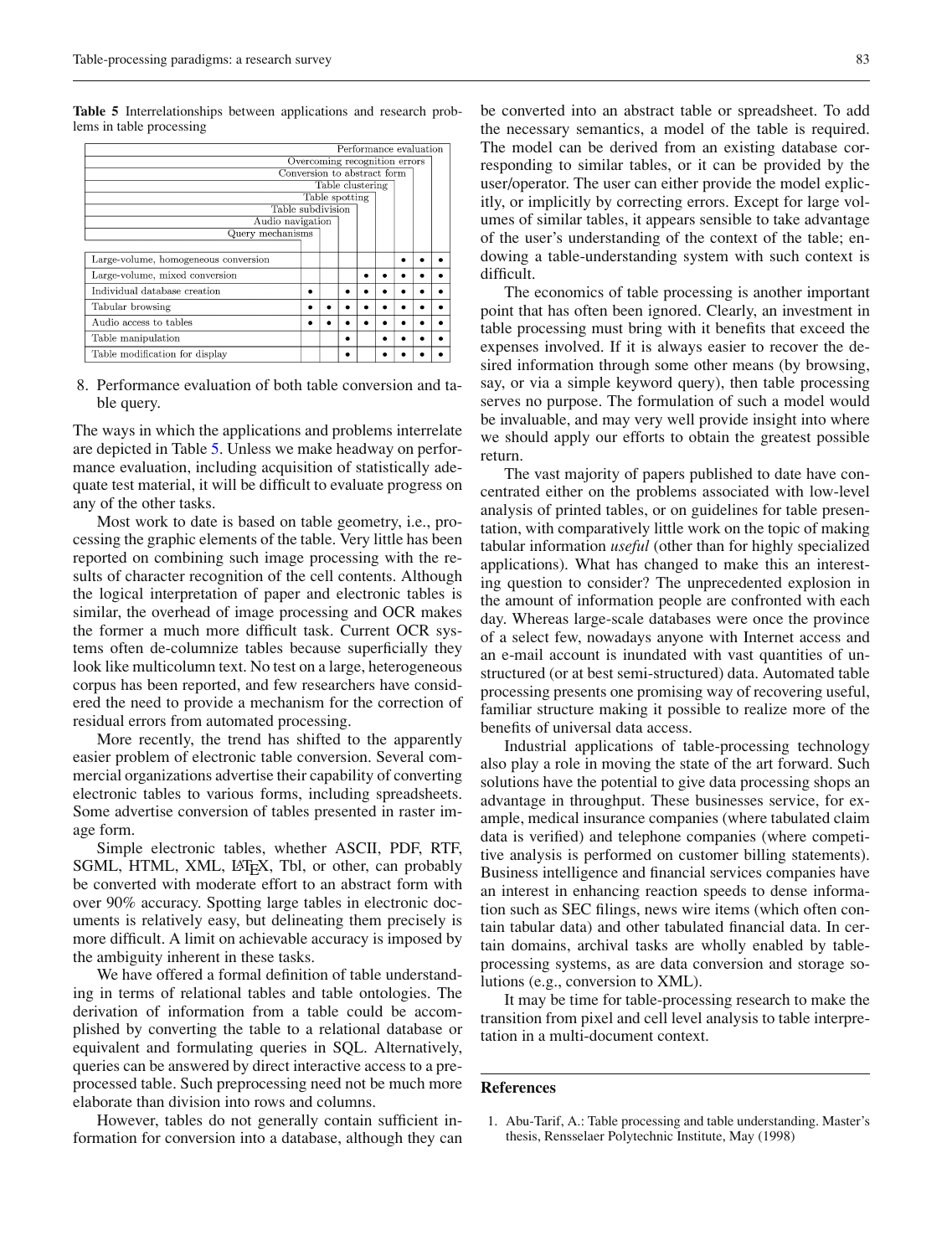- <span id="page-18-16"></span>2. Alam, H., Rahman, F.: Web document manipulation for small screen devices: A review. In: Proceedings of the Second International Workshop on Web Document Analysis (WDA2003) (2003) http://www.csc.liv.ac.uk/˜wda2003/Papers/Section II/Paper 8.pdf
- <span id="page-18-17"></span>3. Alam, H., Rahman, F., Tarnikova, Y.: When is a list is a list?: Web page re-authoring for small display devices. In: Proceedings of the Twelfth International World Wide Web Conference, Budapest, Hungary, May (2003) http://www2003.org/ cdrom/papers/poster/p054/p54-Alam.htm
- <span id="page-18-12"></span>4. Alrashed, S., Gray, W.A.: Detection approaches for table semantics in text. In: Lopresti, D., Hu, J., Kashi, R. (eds.) Document Analysis Systems V. Lecture Notes in Computer Science, vol. 2423, pp. 287–290. Springer-Verlag, Berlin, Germany (2002)
- <span id="page-18-20"></span>5. Amano, A., Asada, N.: Graph grammar based analysis system of complex table form document. In: Proceedings of the Seventh International Conference on Document Analysis and Recognition (2003)
- <span id="page-18-21"></span>6. Anjewierden, A.: AIDAS: Incremental logical structure discovery in PDF documents. In: Proceedings of the Sixth International Conference on Document Analysis and Recognition, pp. 374–378. Seattle, WA (2001)
- 7. Arias, J.F., Balasubramanian, S., Prasad, A., Kasturi, R., Chhabra, A.: Information extraction from telephone company drawings. In: Proceedings of the Conference on Computer Vision and Pattern Recognition, pp. 729–732. Seattle, Washington, June (1994)
- 8. Arias, J.F., Chhabra, A., Misra, V.: Efficient interpretation of tabular documents. In: Proceedings of the International Conference on Pattern Recognition (ICPR'96), vol. III, pp. 681–685. Vienna, Austria (1996)
- 9. Arias, J.F., Chhabra, A., Misra, V.: Interpreting and representing tabular documents. In: Proceedings of the Conference on Computer Vision and Pattern Recognition, pp. 600–605. San Francisco, CA (1996)
- <span id="page-18-25"></span>10. Arias, J.F., Kasturi, R.: Efficient techniques for line drawing interpretation and their application to telephone company drawings. Technical Report CSE TR CSE-95-020, Penn State University (1995)
- 11. Balasubramanian, S., Chandran, S., Arias, J.F., Kasturi, R., Chhabra, A.: Information extraction from tabular drawings. In: Proceedings of Document Recognition I (IS&T/SPIE Electronic Imaging'94), vol. 2181, pp. 152–163. San Jose, CA (1994)
- <span id="page-18-31"></span>12. Bayer, T.A.: Understanding structured text documents by a model based document analysis system. In: Proceedings of the Second International Conference on Document Analysis and Recognition (ICDAR'93), pp. 448–453. Tsukuba Science City, Japan (1993)
- <span id="page-18-19"></span>13. Bing, L., Zao, J., Hong, X.: New method for logical structure extraction of form document image. In: Proceedings of Document Recognition and Retrieval VI (IS&T/SPIE Electronic Imaging'99), vol. 3651, pp. 183–193. San Jose, CA (1999)
- <span id="page-18-29"></span>14. Cesarini, F., Marinari, S., Sarti, L., Soda, G.: Traininable table location in document images. In: Proceedings of the International Conference on Pattern Recognition, vol. III, pp. 236–240 (2002)
- <span id="page-18-26"></span>15. Chandran, S., Kasturi, R.: Structural recognition of tabulated data. In: Proceedings of the Second International Conference on Document Analysis and Recognition (ICDAR'93), pp. 516–519. Tsukuba Science City, Japan (1993)
- <span id="page-18-22"></span>16. Chao, H.: Background pattern recognition in multi-page PDF document. In: Proceedings of the Third International Workshop on Document Layout Interpretations and its Applications (DLIA2003), pp. 41–45 (2003) http://www.science.uva.nl/ events/dlia2003/program/41-46-chao.pdf
- <span id="page-18-23"></span>17. Chao, H., Fan, J.: Layout and content extraction for PDF documents. In: Marinai, S., Dengel, A. (eds.) Document Analysis Systems VI. Lecture Notes in Computer Science, vol. 3163, pp. 213– 224. Springer-Verlag, Berlin, Germany (2004)
- <span id="page-18-6"></span>18. Chen, P.: The entity-relationship model—toward a unified view of data. ACM Trans. Database Syst. **1**(1) (1976)
- 19. Chhabra, A.K., Misra, V., Arias, J.: Detection of horizontal lines in noisy run length encoded images: The FAST method. In: Kasturi, R., Tombre, K. (eds.) Graphics Recognition—Methods and Applications. Lecture Notes in Computer Science, vol. 1072, pp. 35–48. Springer-Verlag, Berlin, Germany (1996)
- <span id="page-18-5"></span>20. Chiang, R., Barron, T., Storey, V.: Reverse engineering of relational databases: Extraction of an EER model from a relational database. Data Knolw. Eng. **12**(1),107–142 (1994)
- <span id="page-18-2"></span>21. Codd, E.: A relational model for large shared data banks. Commun. ACM **13**(6),377–487 (1970)
- <span id="page-18-18"></span>22. Cohen, W., Hurst, M., Jensen, L.S.: A flexible learning system for wrapping tables and lists in HTML documents. In: Proceedings of the Eleventh International World Wide Web Conference WWW-2002 (2002)
- <span id="page-18-13"></span>23. Corporation, L.D.: Improv Handbook (1991)<br>24. Coüasnon, B.: DMOS: A generic document
- <span id="page-18-9"></span>Coüasnon, B.: DMOS: A generic document recognition method, application to an automatic generator of musical scores, mathematical formulae and table structures recognition systems. In: Proceedings of the Sixth International Conference on Document Analysis and Recognition. Seattle, WA (2001)
- <span id="page-18-10"></span>25. Coüasnon, B., Camillerapp, J., Leplumey, I.: Making handwritten archives documents accessible to public with a generic system of document image analysis. In: Proceedings of the International Workshop on Document Image Analysis for Libraries, pp. 270– 277. Palo Alto, CA (2004)
- <span id="page-18-24"></span>26. Douglas, S., Hurst, M., Quinn, D.: Using natural language processing for identifying and interpreting tables in plain text. In: Proceedings of the Symposium on Document Analysis and Information Retrieval (SDAIR'95), pp. 535–545. Las Vegas, NV (1995)
- <span id="page-18-7"></span>Embley, D., Kurtz, B., Woodfield, S.: Object-oriented Systems Analysis: A Model Driven Apprach. Yourdon Press (1992)
- <span id="page-18-1"></span>28. Embley, D., Tao, C., Liddle, S.: Automating the extraction of data from HTML tables with unknown structure. Data Knowl. Eng. (in press)
- <span id="page-18-15"></span>29. Gray, P., Embury, S., Gray, W., Hui, K.: An agent-based system for handling distributed design constraints. In: Proceedings of Agents'98 (1998)
- <span id="page-18-11"></span>30. Green, E.A.: Ph.d. research (1997). http://tardis.union.edu/greene/ research-dir/research.html
- <span id="page-18-8"></span>31. Green, E.A., Krishnamoorthy, M.: Model-based analysis of printed tables. In: Proceedings of the First International Workshop on Graphics Recognition (GREC'95), pp. 234–242. PA (1995)
- <span id="page-18-27"></span>32. Green, E.A., Krishnamoorthy, M.: Model-based analysis of printed tables. In: Proceedings of the Third International Conference on Document Analysis and Recognition (ICDAR'95), pp. 214–217. Montréal, Canada (1995)
- <span id="page-18-32"></span>33. Green, E.A., Krishnamoorthy, M.: Recognition of tables using table grammars. In: Proceedings of the Symposium on Document Analysis and Information Retrieval (SDAIR'95), pp. 261–277. Las Vegas, NV (1995)
- <span id="page-18-4"></span>34. Gruber, T.: A translation approach to portable ontology specifications. Knowl. Acquis. **5**,199–220 (1993)
- <span id="page-18-14"></span>35. Guthrie, J.T., Britten, T., Barker, K.G.: Roles of document structure, cognitive strategy, and awareness in searching for information. Int. Read. Assoc. (1991)
- <span id="page-18-3"></span>36. Haas, T.: The development of a prototype knowledge-based tableprocessing system. Master's thesis, Brigham Young University, Provo, Utah (1998)
- <span id="page-18-0"></span>37. Handley, J.C.: Document recognition. In: Dougherty, E.R. (ed.) Electronic Imaging Technology, chapter 8. SPIE—The International Society for Optical Engineering (1999)
- <span id="page-18-30"></span>38. Handley, J.C.: Table analysis for multiline cell identification. In: Kantor, P.B., Lopresti, D.P., Zhou, J. (eds.) Proceedings of Document Recognition and Retrieval VIII (IS&T/SPIE Electronic Imaging), vol. 4307. San Jose, CA (2001)
- <span id="page-18-28"></span>39. Hirayama, Y.: A method for table structure analysis using DP matching. In: Proceedings of the Third International Conference on Document Analysis and Recognition (ICDAR'95), pp. 583– 586. Montréal, Canada (1995)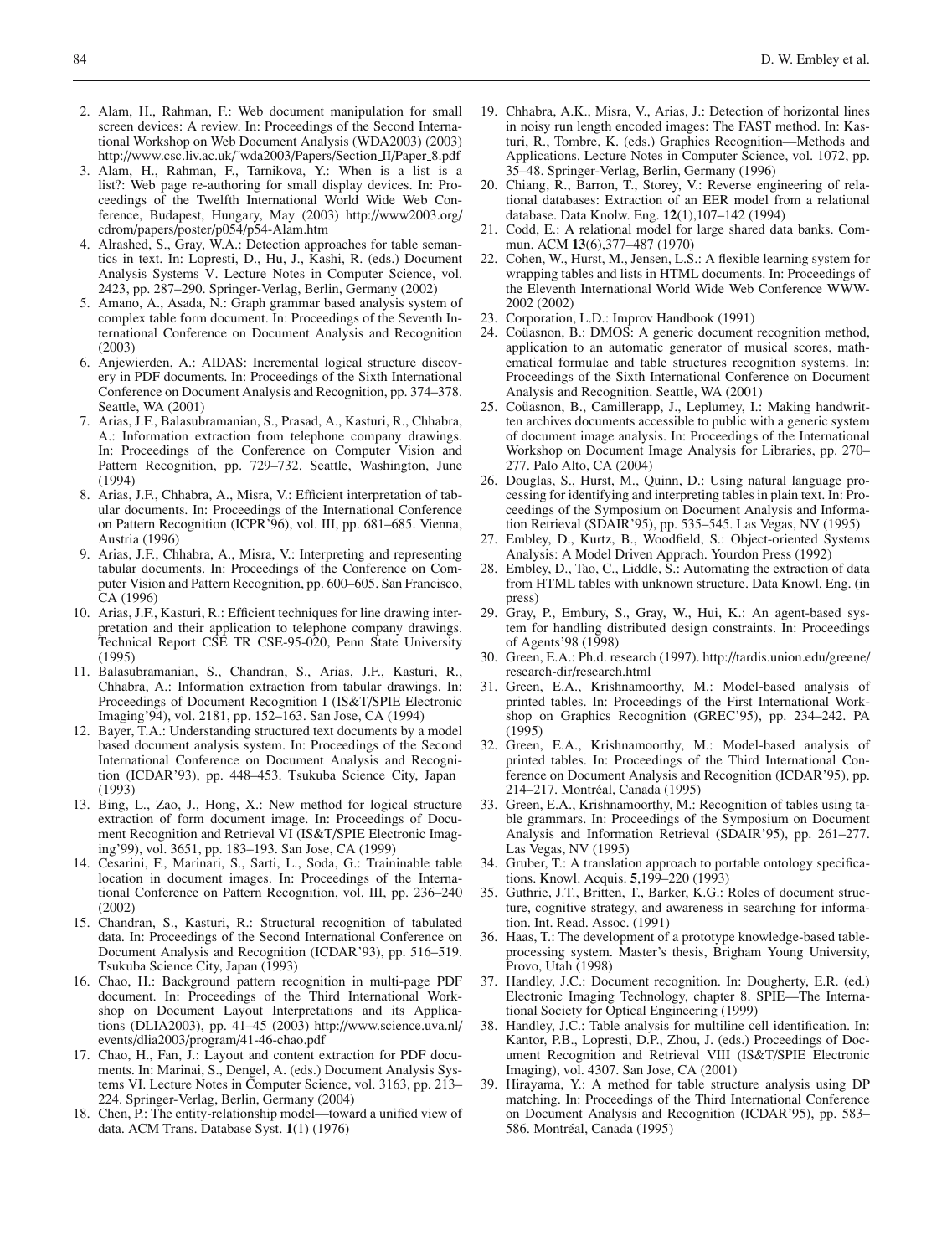- <span id="page-19-31"></span>40. Hori, O., Doermann, D.S.: Robust table-form structure analysis based on box-driven reasoning. In: Proceedings of the Third International Conference on Document Analysis and Recognition (ICDAR'95), pp. 218–221. Montreal, Canada (1995) ´
- <span id="page-19-6"></span>41. Hu, J., Kashi, R., Lopresti, D., Nagy, G., Wilfong, G.: Why table ground-truthing is hard. In: Proceedings of the Sixth International Conference on Document Analysis and Recognition, pp. 129–133. Seattle, WA (2001)
- <span id="page-19-22"></span>42. Hu, J., Kashi, R., Lopresti, D., Wilfong, G.: Medium-independent table detection. In: Lopresti, D.P., Zhou, J. (eds.) Proceedings of Document Recognition and Retrieval VII (IS&T/SPIE Electronic Imaging), vol. 3967, pp. 291–302. San Jose, CA (2000)
- <span id="page-19-30"></span>43. Hu, J., Kashi, R., Lopresti, D., Wilfong, G.: A system for understanding and reformulating tables. In: Proceedings of the Fourth IAPR International Workshop on Document Analysis Systems, pp. 361–372. Rio de Janeiro, Brazil (2000)
- <span id="page-19-28"></span>44. Hu, J., Kashi, R., Lopresti, D., Wilfong, G.: Table structure recognition and its evaluation. In: Kantor, P.B., Lopresti, D.P., Zhou, J. (eds.) Proceedings of Document Recognition and Retrieval VIII (IS&T/SPIE Electronic Imaging), vol. 4307, pp. 44–55. San Jose, CA (2001)
- <span id="page-19-29"></span>45. Hu, J., Kashi, R., Lopresti, D., Wilfong, G.: Evaluating the performance of table processing algorithms. Int. J. Doc. Anal. Recognit. **4**(3),140–153 (2002)
- <span id="page-19-35"></span>46. Hurst, M.: Layout and language: beyond simple text for information interaction—modelling the table. In: Proceedings of the Second International Conference on Multimodal Interfaces. Hong Kong (1999)
- <span id="page-19-0"></span>47. Hurst, M.: The Interpretation of Tables in Texts. Ph.D. thesis, University of Edinburgh (2000)
- <span id="page-19-12"></span>48. Hurst, M., Douglas, S.: Layout and language: Preliminary investigations in recognizing the structure of tables. In: Proceedings of the International Conference on Document Analysis and Recognition (ICDAR'97), pp. 1043–1047 (1997)
- <span id="page-19-16"></span>49. Insiders – knowledge-management specialists, February 2005. http://www.insiders.de/
- <span id="page-19-21"></span>50. Itonori, K.: A table structure recongnition based on textblock arrangement and ruled line position. In: Proceedings of the Second International Conference on Document Analysis and Recognition (ICDAR'93), pp. 765–768. Tsukuba Science City, Japan (1993)
- <span id="page-19-8"></span>51. Kieninger, T., Dengel, A.: A paper-to-HTML table converting system. In: Proceedings of Document Analysis Systems (DAS) 98. Nagano, Japan (1998)
- <span id="page-19-33"></span>52. Kieninger, T., Dengel, A.: Applying the T-Recs table recognition system to the business letter domain. In: Proceedings of the Sixth International Conference on Document Analysis and Recognition. Seattle, WA (2001)
- <span id="page-19-32"></span>53. Kieninger, T.G.: Table structure recognition based on robust block segmentation. In: Proceedings of Document Recognition V (IS&T/SPIE Electronic Imaging'98), vol. 3305, pp. 22–32. San Jose, CA (1998)
- 54. Klein, B., Agne, S., Bagdanov, A.D.: Understanding document analysis and understanding (through modeling). In: Proceedings of the Seventh International Conference on Document Analysis and Recognition (ICDAR'03), pp. 1218–1222. Edinburgh, Scotland (2003)
- 55. Klein, B., Agne, S., Dengel, A.: Results of a study on invoicereading systems in Germany. In: Marinai, S., Dengel, A. (eds.) Document Analysis Systems VI. Lecture Notes in Computer Science, vol. 3163, pp. 451–462. Springer-Verlag, Berlin, Germany (2004)
- 56. Klein, B., Dengel, A.R.: Problem-adaptable document analysis and understanding for high-volume applications. Int. J. Doc. Anal. Recognit. **6**(3),167–180 (2004)
- <span id="page-19-23"></span>57. Klein, B., Gökkus, S., Kieninger, T., Dengel, A.: Three approaches to "industrial" table spotting. In: Proceedings of the Sixth International Conference on Document Analysis and Recognition, pp. 513–517. Seattle, WA (2001)
- <span id="page-19-34"></span>58. Kornfeld, W., Wattecamps, J.: Automatically locating, extracting and analyzing tabular data. In: Proceedings of the 21st International ACM SIGIR Conference on Research and Development in Information Retrieval, pp. 347–348. Melbourne, Australia (1998)
- <span id="page-19-19"></span>59. Lamport, L.: LATEX: A Document Preparation System. Addison-Wesley, Reading, MA (1985)
- <span id="page-19-9"></span>60. Laurentini, A., Viada, P.: Identifying and understanding tabular material in compound documents. In: Proceedings of the Eleventh International Conference on Pattern Recognition (ICPR'92), pp. 405–409. The Hague (1992)
- <span id="page-19-18"></span>61. Lesk, M.: Tbl—a program to format tables. In: UNIX Programmer's Manual, vol. 2A. Bell Telephone Laboratories, Murray Hill, NJ (1979)
- <span id="page-19-2"></span>62. Lopresti, D., Nagy, G.: Automated table processing: An (opinionated) survey. In: Proceedings of the Third IAPR International Workshop on Graphics Recognition, pp. 109–134. Jaipur, India (1999)
- <span id="page-19-3"></span>63. Lopresti, D., Nagy, G.: A tabular survey of automated table processing. In: Chhabra, A.K., Dori, D. (eds.) Graphics Recognition: Recent Advances. Lecture Notes in Computer Science, vol. 1941, pp. 93–120. Springer-Verlag, Berlin, Germany (2000)
- <span id="page-19-36"></span>64. Luo, Q., Watanabe, T., Yoshida, Y., Inagaki, Y.: Recognition of document structure on the basis of spatial and geometric relationships between document items. In: Proceedings of MVA '90, pp. 461–464 (1990)
- <span id="page-19-14"></span>65. Maedche, A., Staab, S.: Ontology learning for the semantic web. IEEE Intell. Syst. (2001)
- <span id="page-19-5"></span>66. Maier, D.: The Theory of Relational Databases. Computer Science Press Inc., Rockville, Maryland (1983)
- <span id="page-19-1"></span>67. Nagy, G.: Twenty years of document image analysis in PAMI. IEEE Trans. Pattern Anal. Mach. Intell. **22**(1),38–62 (2000)
- <span id="page-19-26"></span>68. Nagy, G., Seth, S.: Hierarchical representation of optically scanned documents. In: Proceedings the International Conference on Pattern Recognition (ICPR), pp. 347–349 (1984)
- <span id="page-19-17"></span>Nielson, H., Barrett, W.: Consensus-based table form recognition. In: Proceedings of the Seventh International Conference on Document Analysis and Recognition, pp. 906–910. (2003)
- <span id="page-19-25"></span>70. O'Gorman, L.: The document spectrum for structural page layout analysis. IEEE Trans. Pattern Anal. Mach. Intell. **15**(11):1162– 1173 (1993)
- <span id="page-19-4"></span>71. Peterman, C., Chang, C.H., Alam, H.: A system for table understanding. In: Proceedings of the Symposium on Document Image Understanding Technology (SDIUT'97), pp. 55–62. Annapolis, MD (1997)
- <span id="page-19-24"></span>72. Pinto, D., McCallum, A., Wei, X., Croft, W.B.: Table extraction using conditional random fields. In: Proceedings of the 26th Annual International ACM SIGIR Conference on Research and Development in Information Retrieval, pp. 235–242 (2003)
- <span id="page-19-10"></span>73. Pyreddy, P., Croft, W.B.: TINTIN: A system for retrieval in text tables. Technical Report UM-CS-1997-002. University of Massachusetts, Amherst (1997)
- <span id="page-19-20"></span>Rahgozar, M.A., Cooperman, R.: A graph-based table recognition system. In: Proceedings of Document Recognition III (IS&T/SPIE Electronic Imaging'96), vol. 2660, pp. 192–203. San Jose, CA (1996)
- <span id="page-19-13"></span>75. Ramel, J., Crucianu, M., Vincent, N., Faure, C.: Detection, extraction and representation of tables. In: Proceedings of the Seventh International Conference on Document Analysis and Recognition (2003)
- <span id="page-19-11"></span>76. Recording for the Blind and Dyslexic, Princeton, NJ. The 1.7 Tag Set Usage Guide (1994)
- <span id="page-19-27"></span>77. Rus, D., Subramanian, D.: Customizing information capture and access. ACM Trans. Inf. Syst. **15**(1),67–101 (1997)
- <span id="page-19-7"></span>Rus, D., Summers, K.: Using white space for automated document structureing. Technical Report TR94-1452, Cornell University, Department of Computer Science (1994)
- <span id="page-19-15"></span>79. ScanSoft OmniPage, February (2005) http://www.scansoft.com /omnipage/